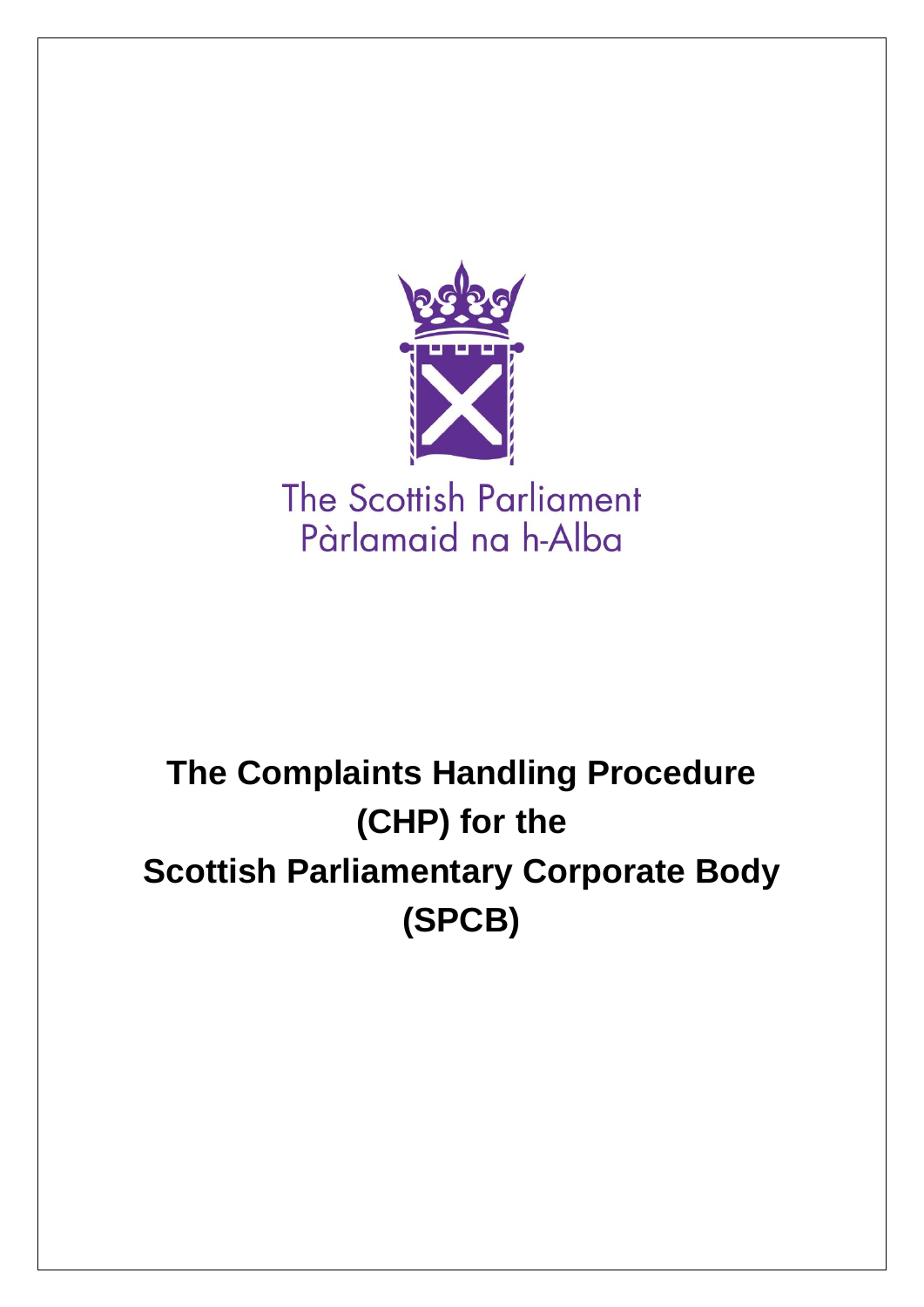#### **Foreword**

*Our complaints handling procedure reflects the Scottish Parliamentary Corporate Body's commitment to valuing complaints. It seeks to resolve issues as close as possible to the point of service delivery and to conduct thorough, impartial and fair investigations of complaints received from members of the public so that, where appropriate, we can make evidence-based decisions on the facts of the case.*

*The procedure introduces a standardised approach to handling complaints across the public sector which complies with the Scottish Public Services Ombudsman's (SPSO) guidance on a model complaints handling procedure. This procedure aims to help us 'get it right first time'. We want quicker, simpler and more streamlined complaints handling with local, early resolution by capable, well-trained staff.*

*Complaints give us valuable information we can use to improve service delivery. Our complaints handling procedure will enable us to address a member of the public's dissatisfaction and may also prevent the problems from happening again. For our staff, complaints provide a first-hand account of the public's views and experience, and can highlight problems we may otherwise miss.*

*The complaints handling procedure will help us do our job better, improve relationships with the public and enhance public perception of the Scottish Parliamentary Corporate Body (SPCB). It will help us keep the public at the heart of the process, while enabling us to understand better how to improve our services by learning from complaints.*

# P E Grice **Clerk/Chief Executive**

March 2014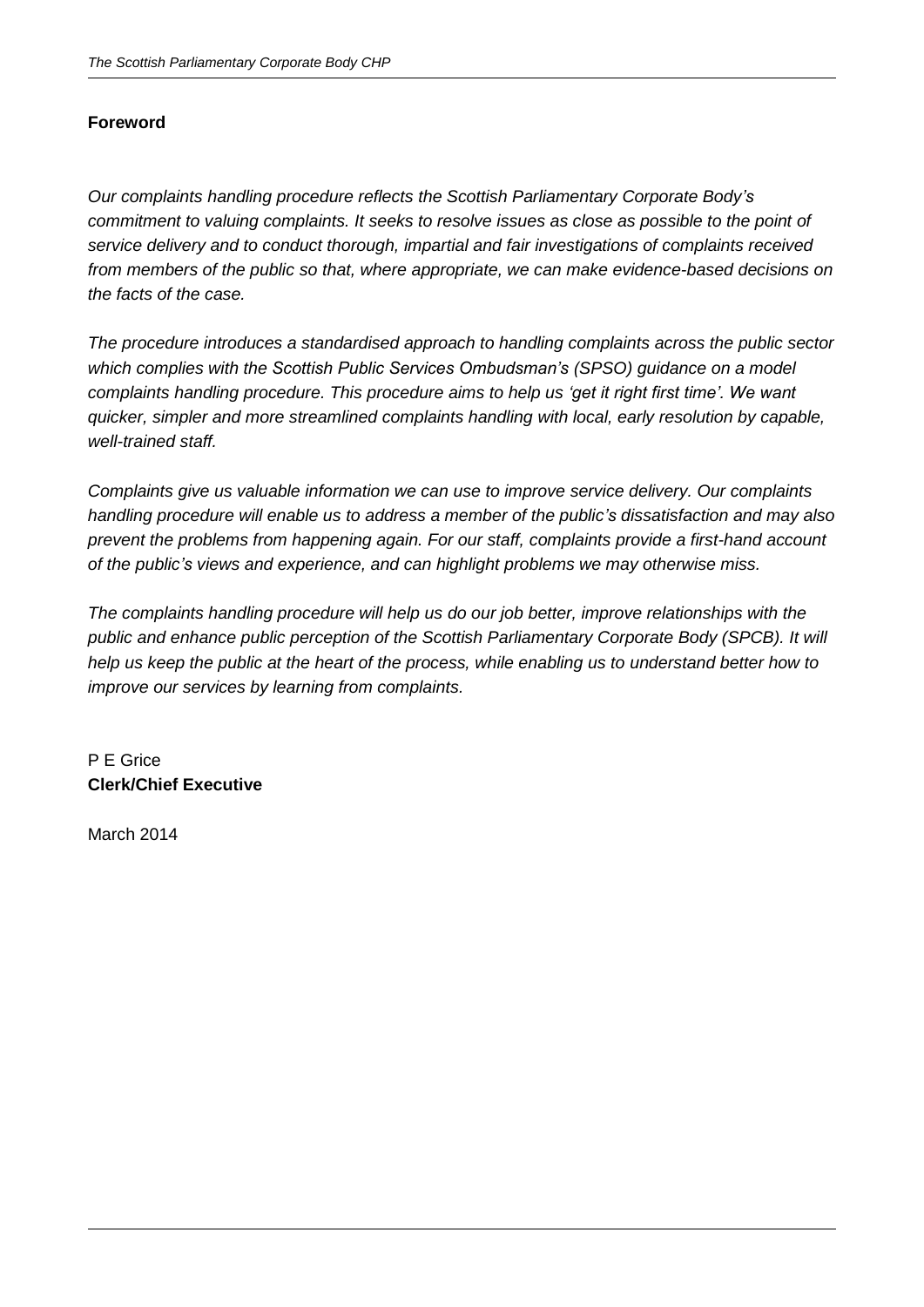| 1.                                                                        |  |  |  |  |
|---------------------------------------------------------------------------|--|--|--|--|
| 2.                                                                        |  |  |  |  |
|                                                                           |  |  |  |  |
|                                                                           |  |  |  |  |
|                                                                           |  |  |  |  |
|                                                                           |  |  |  |  |
| 3                                                                         |  |  |  |  |
|                                                                           |  |  |  |  |
|                                                                           |  |  |  |  |
|                                                                           |  |  |  |  |
|                                                                           |  |  |  |  |
|                                                                           |  |  |  |  |
|                                                                           |  |  |  |  |
|                                                                           |  |  |  |  |
|                                                                           |  |  |  |  |
|                                                                           |  |  |  |  |
|                                                                           |  |  |  |  |
|                                                                           |  |  |  |  |
|                                                                           |  |  |  |  |
|                                                                           |  |  |  |  |
| 4                                                                         |  |  |  |  |
|                                                                           |  |  |  |  |
|                                                                           |  |  |  |  |
|                                                                           |  |  |  |  |
|                                                                           |  |  |  |  |
|                                                                           |  |  |  |  |
|                                                                           |  |  |  |  |
|                                                                           |  |  |  |  |
|                                                                           |  |  |  |  |
|                                                                           |  |  |  |  |
|                                                                           |  |  |  |  |
|                                                                           |  |  |  |  |
|                                                                           |  |  |  |  |
| Appendix 2 - What is not a complaint to be handled through the SPCB CHP21 |  |  |  |  |
|                                                                           |  |  |  |  |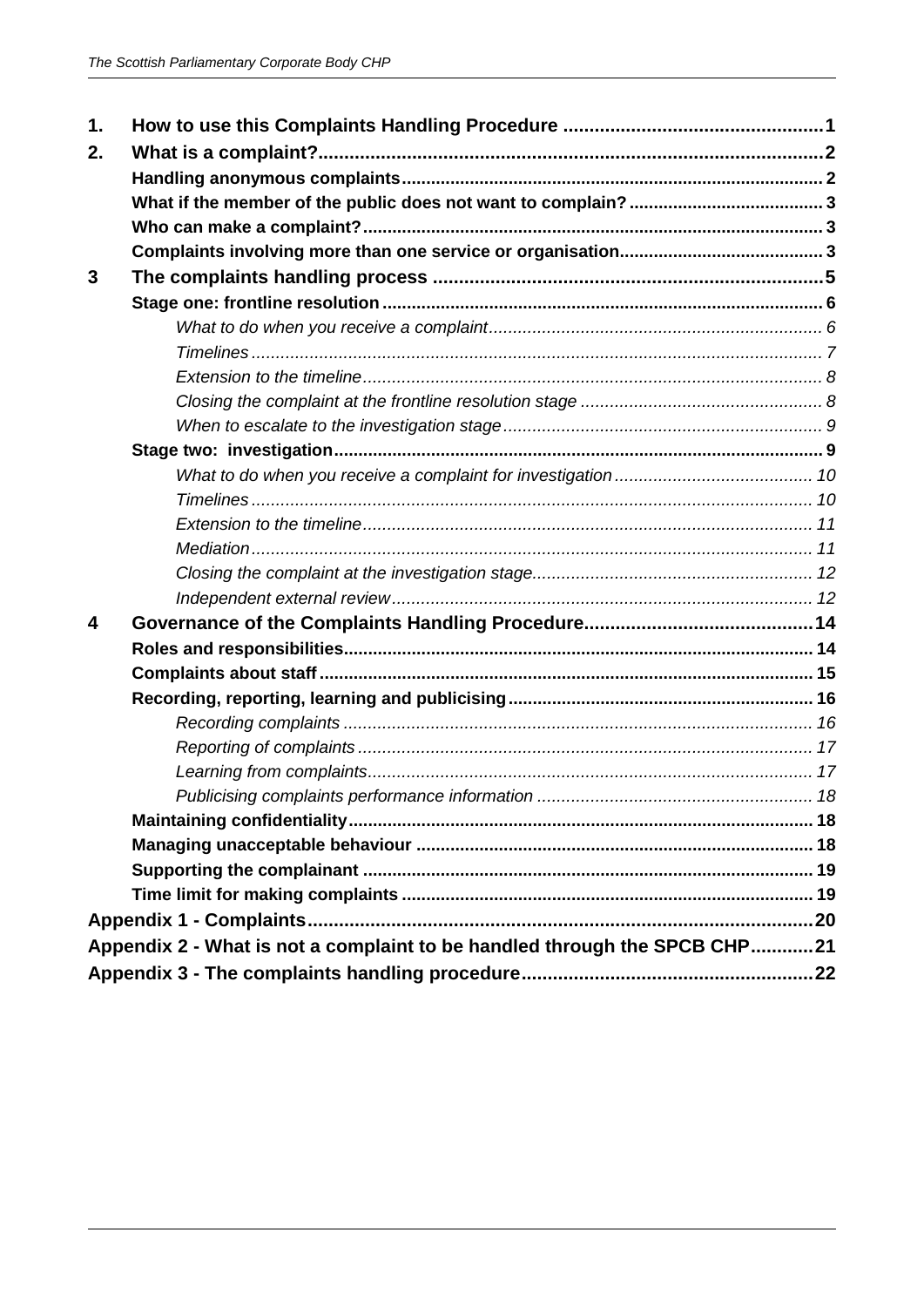# <span id="page-3-0"></span>**1. How to use this Complaints Handling Procedure**

- 1.1. This document explains to staff how to handle complaints. Another document provides information for members of the public on the complaints procedure. Together, these form our Complaints Handling Procedure (CHP).
- 1.2. It is designed to be adopted as an internal document. It contains references and links to more details on parts of the procedure, such as how to record complaints, and the criteria for signing off and agreeing time extensions. These explain how to process, manage and reach decisions on different types of complaints. Separate training, guidance and documentation are available to support you in using the system to log, track and deal with complaints.
- 1.3. When using this document, please also refer to the 'SPSO Statement of Complaints Handling Principles' and best practice guidance on complaints handling from the Complaints Standards Authority at the SPSO: [http://www.valuingcomplaints.org.uk](http://www.valuingcomplaints.org.uk/)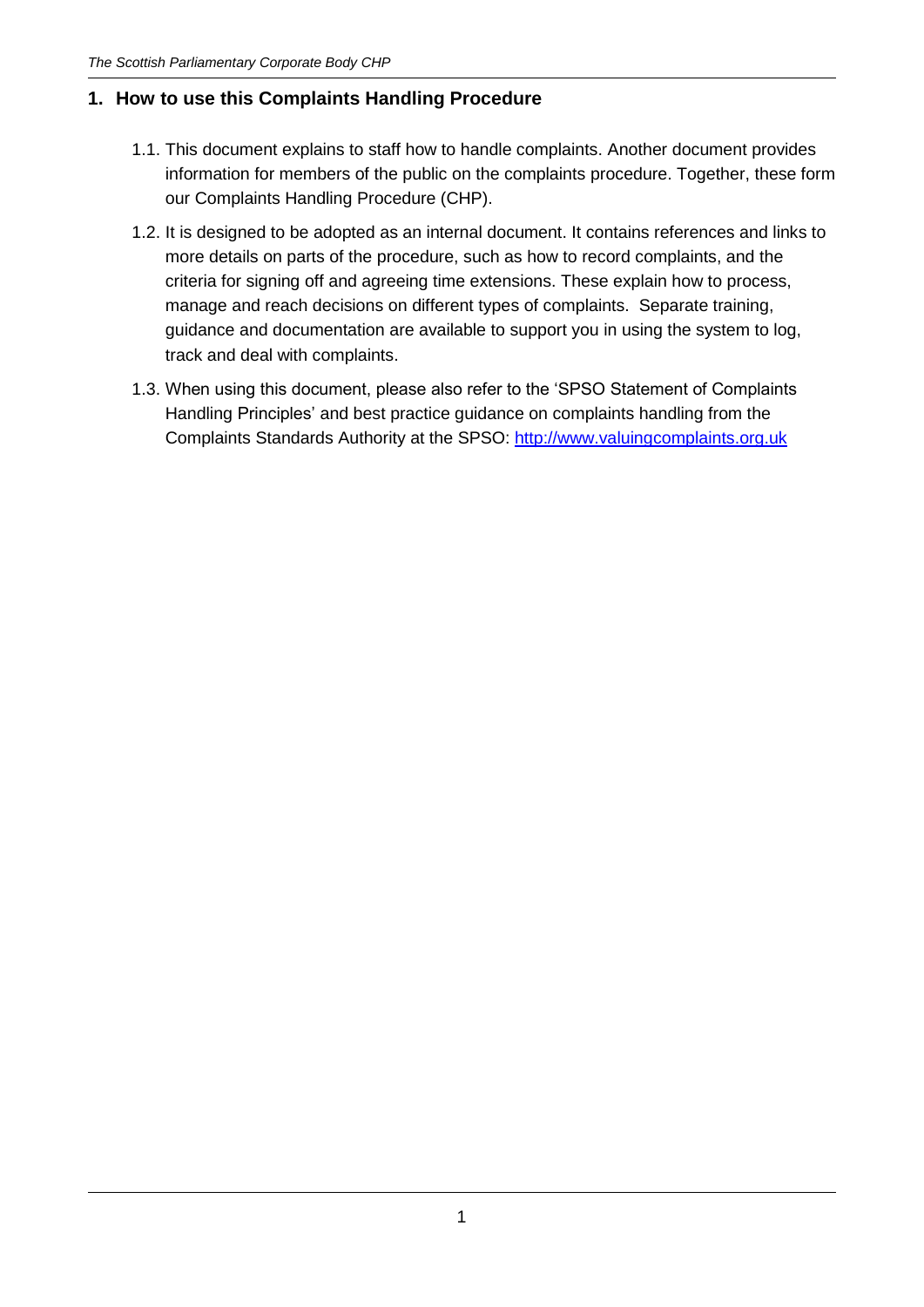# <span id="page-4-0"></span>**2. What is a complaint?**

- 2.1 A member of the public may not always use the term 'complaint'. However, we should ensure that any expressions of dissatisfaction fitting the agreed definition of a complaint are handled through the complaints handling procedure.
- 2.2 The Scottish Parliamentary Corporate Body's definition of a complaint is:

'An expression of dissatisfaction by one or more members of the public about the SPCB's action or lack of action, or about the standard of service provided by or on behalf of the SPCB.'

- 2.3 A complaint may relate to:
	- failure to provide a service
	- inadequate standard of service
	- dissatisfaction with SPCB policies
	- treatment by or attitude of a member of staff
	- disagreement with a decision where the complainant cannot use another procedure (for example an appeal) to resolve the matter
	- the SPCB's failure to follow the appropriate administrative process.

This list does not cover everything.

- 2.4 **[Appendix 1](#page-22-0)** provides a range of examples of complaints we may receive, and how these may be handled.
- 2.5 A complaint is **not**:
	- a routine first-time request for a service
	- a request for compensation only
	- a request for an explanation of a policy
	- issues that are in court or have already been heard by a court or a tribunal
	- an observation or opinion on a decision taken by the SPCB acting properly within its legal powers
	- disagreement with a decision where a statutory right of appeal exists
	- an attempt to reopen a previously concluded complaint or to have a complaint reconsidered where we have already given our final decision.
- 2.6 You must not treat these issues as complaints, and should instead direct the member of the public to use the appropriate procedures.
- 2.7 **[Appendix 2](#page-23-0)** gives more examples of 'what is not a complaint' and how to direct members of the public appropriately.

#### <span id="page-4-1"></span>**Handling anonymous complaints**

2.8 We value all complaints. This means we treat all complaints, including anonymous complaints, seriously and will take action to consider them further, wherever this is appropriate. Generally, we will consider anonymous complaints if there is enough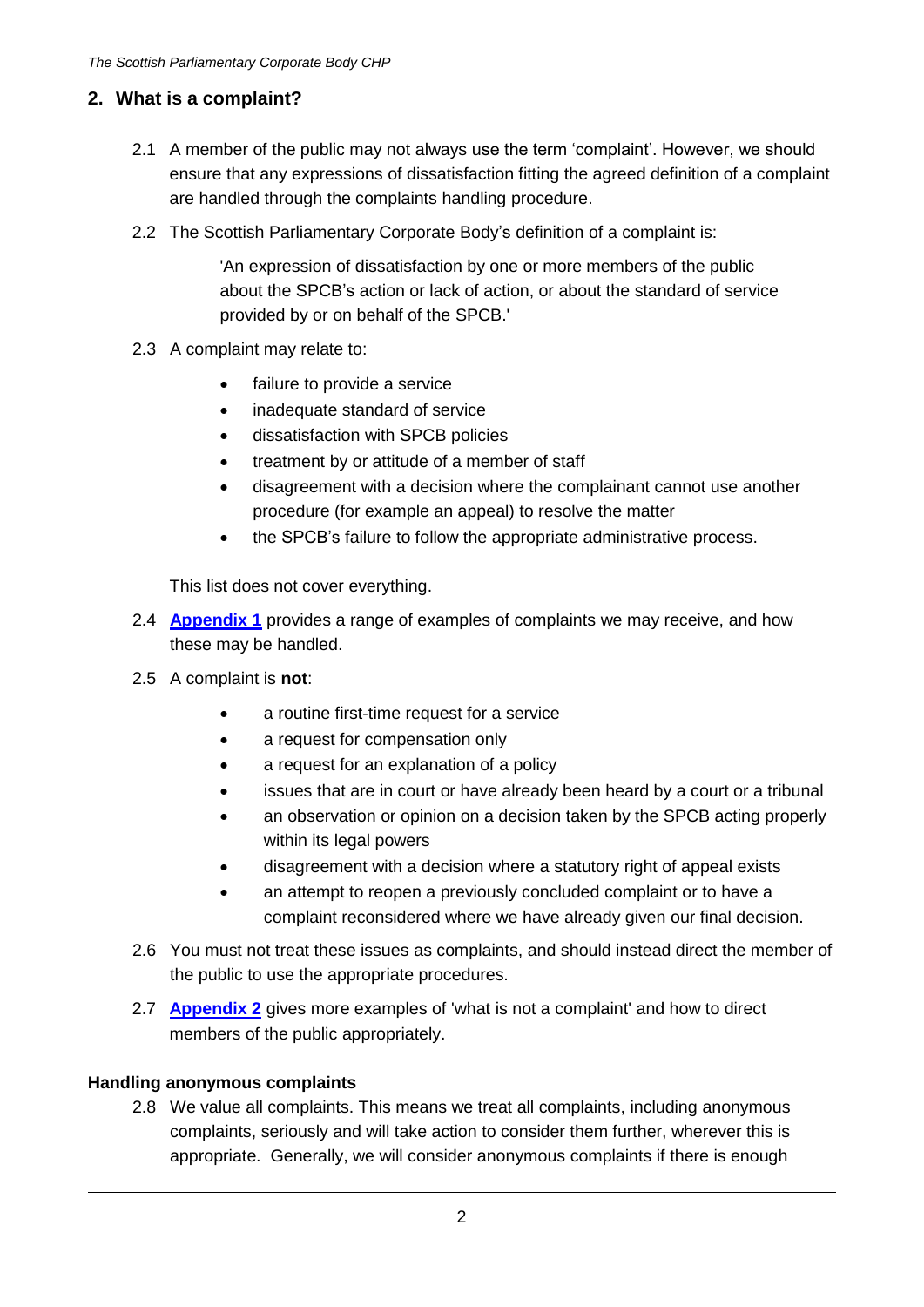information in the complaint to enable us to make further enquiries. Any decision not to pursue an anonymous complaint must be authorised by a senior manager.

- 2.9 If an anonymous complaint makes serious allegations, we will refer it to a senior manager immediately.
- 2.10 If we pursue an anonymous complaint further, we will record the issues as an anonymous complaint on the complaints system. This will help to ensure the completeness of the complaints data we record and allow us to take corrective action where appropriate.

# <span id="page-5-0"></span>**What if the member of the public does not want to complain?**

- 2.11 If a member of the public has expressed dissatisfaction in line with our definition of a complaint but does not want to complain, tell them that we do consider all expressions of dissatisfaction in the same way as we consider complaints, and that complaints offer us the opportunity to improve services where things have gone wrong. Encourage the member of the public to submit their complaint and allow us to deal with it through the complaints handling procedure. This will ensure that the member of the public is updated on the action taken and gets a response to their complaint.
- 2.12 If, however, the member of the public insists they do not wish to complain, record the issue as an anonymous complaint. This will ensure that the person's details are not recorded on the complaints database and that they receive no further contact about the matter. It will also help to ensure the completeness of the complaints data recorded and will still allow us to fully consider the matter and take corrective action where appropriate.
- 2.13 Please refer to the example in **[Appendix 1](#page-22-0)** for further guidance.

#### <span id="page-5-1"></span>**Who can make a complaint?**

2.14 Any member of the public who receives, requests or is affected by our services can make a complaint. Sometimes a member of the public may be unable or reluctant to make a complaint on their own. We will accept complaints brought by third parties as long as the complainant has given their personal consent.

#### <span id="page-5-2"></span>**Complaints involving more than one service or organisation**

- 2.15 If a complaint relates to the actions of two or more of our services, you must tell the complainant who will take the lead in dealing with the complaint, and explain that they will get only one response covering all issues raised.
- 2.16 If a member of the public complains to the SPCB about the service of another agency or public service provider, but the SPCB has no involvement in the issue, the member of the public should be advised to contact the appropriate organisation directly. However, where, a complaint relates to a service provided by the SPCB and the service of another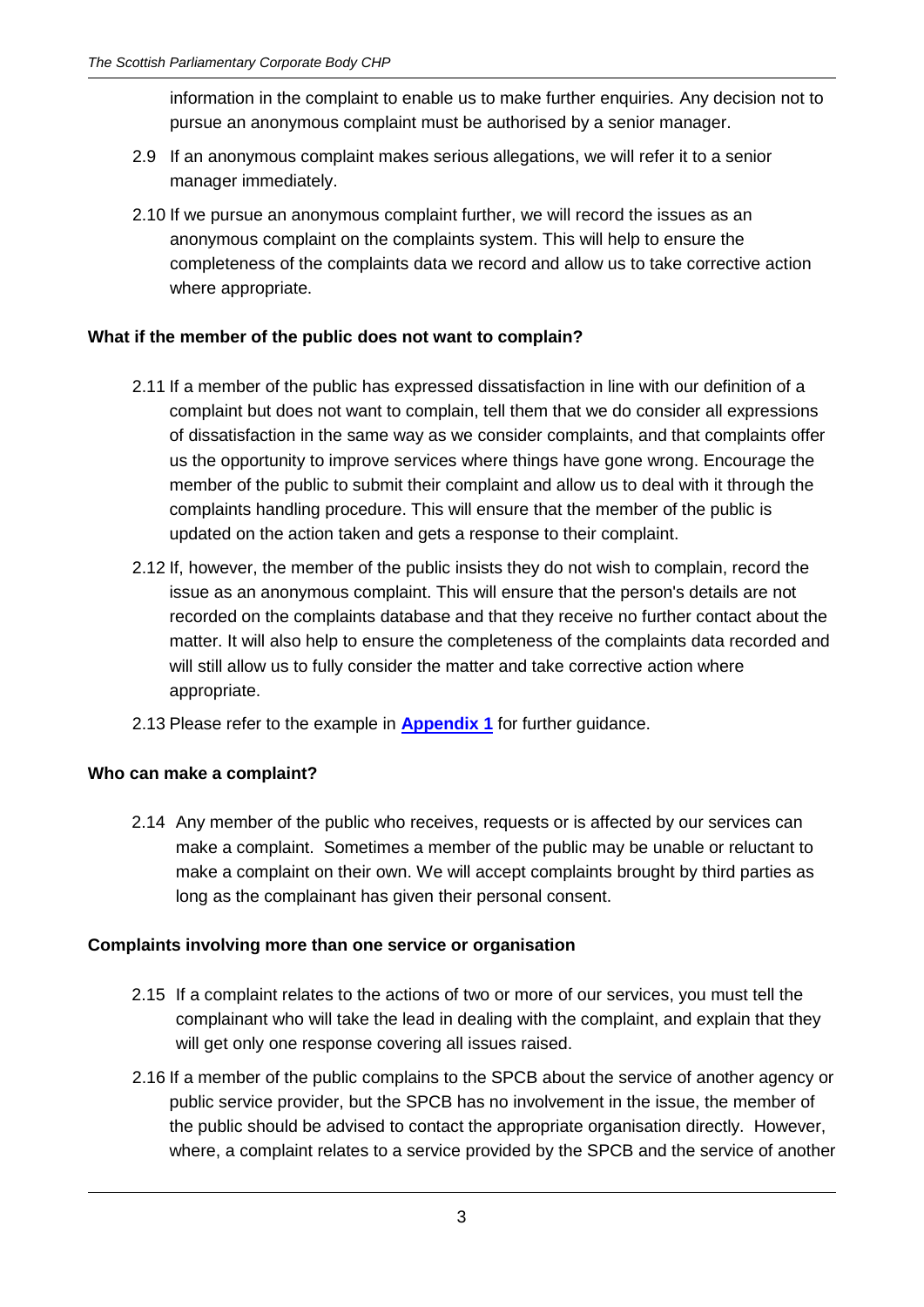agency or public service provider, and the SPCB has a direct interest in the issue, you must handle the complaint about the SPCB through the CHP. If you need to make enquiries to an outside agency in relation to the complaint, always take account of data protection legislation and [our guidance on handling a complainant's](http://www.scottish.parliament.uk/help/19146.aspx) personal [information.](http://www.scottish.parliament.uk/help/19146.aspx) The UK Information Commissioner has detailed guidance on data sharing and has issued [a data sharing code of practice.](http://ico.org.uk/for_organisations/data_protection/topic_guides/data_sharing)

- 2.17 Such complaints may include:
	- facilities at an external venue being used for a Scottish Parliament meeting or event
	- arrangements for tickets for a Scottish Parliament event outsourced to an external company
	- the services of a specialist interpreter arranged by the SPCB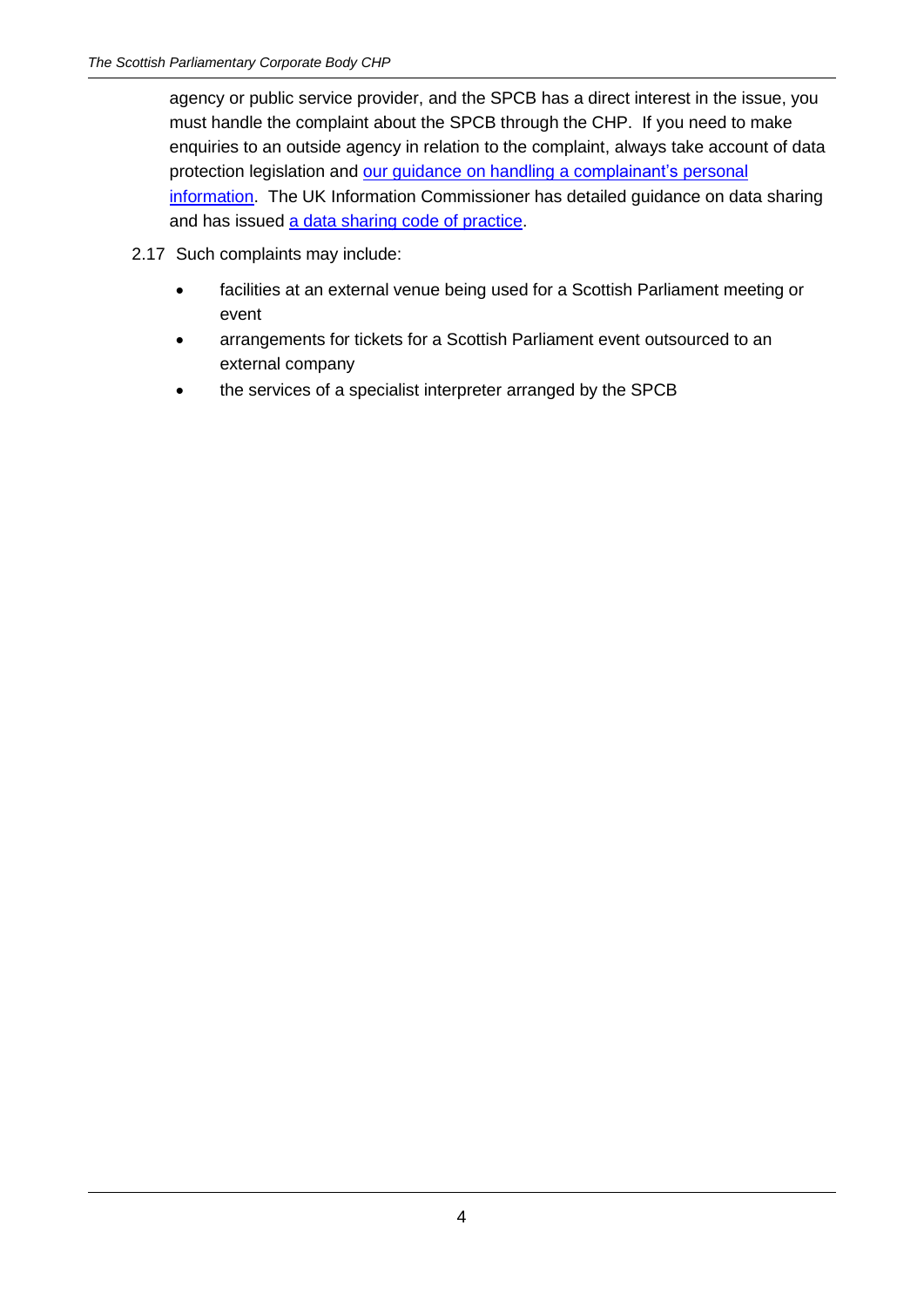# <span id="page-7-0"></span>**3 The complaints handling process**

- 3.1 The CHP aims to provide a quick, simple and streamlined process for resolving complaints early and locally by capable, well-trained staff.
- 3.2 Our complaints process provides two opportunities to resolve complaints internally:
	- **frontline resolution**, and
	- **investigation**.



3.3 For clarity, the term 'frontline resolution' refers to the first stage of the complaints process. It does not reflect any job description within the SPCB but means seeking to resolve complaints at the initial point of contact where possible.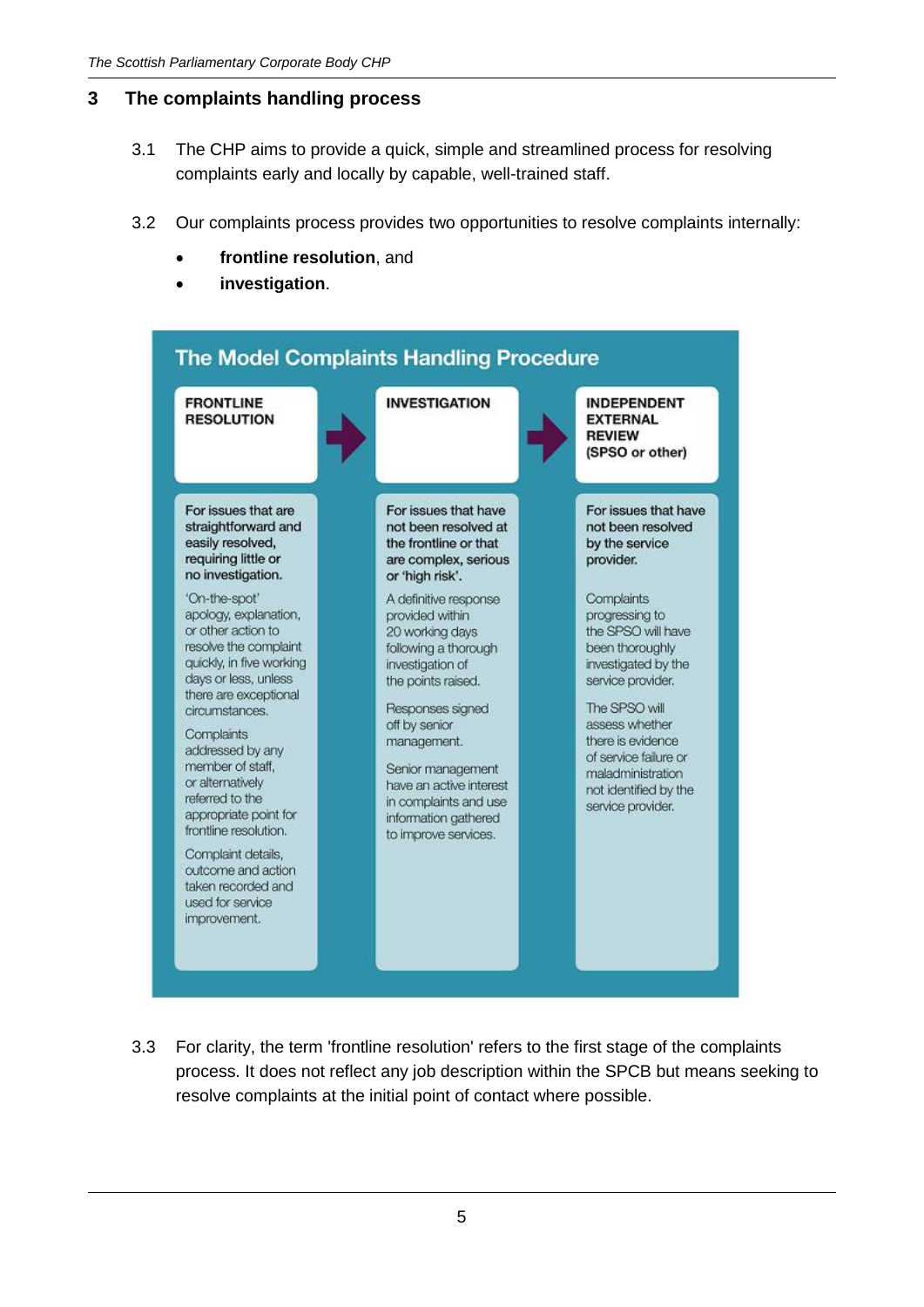#### <span id="page-8-0"></span>**Stage one: frontline resolution**

- 3.4 Frontline resolution aims to resolve quickly straightforward complaints that require little or no investigation. Any member of staff may deal with complaints at this stage.
- 3.5 The main principle is to seek early resolution, resolving complaints at the earliest opportunity and as close to the point of service delivery as possible. This may mean a face-to-face discussion with the complainant, or asking an appropriate member of staff to deal directly with the complaint.
- 3.6 **[Appendix 1](#page-22-0)** gives examples of the types of complaint we may consider at this stage, with suggestions on how to resolve them.
- 3.7 In practice, frontline resolution means resolving the complaint at the first point of contact with the complainant, either by the member of staff receiving the complaint or other identified staff.
- 3.8 In either case, you may settle the complaint by providing an on-the-spot apology where appropriate, or explaining why the issue occurred and, where possible, what will be done to stop this happening again. You may also explain that, as an organisation that values complaints, we may use the information given when we review service standards in the future.
- 3.9 A member of the public can make a complaint by letter, in person, by telephone, by email or online through the website or by having someone complain on their behalf. You must always consider frontline resolution, regardless of how you have received the complaint.

#### <span id="page-8-1"></span>*What to do when you receive a complaint*

- 3.10 On receiving a complaint, you must first decide whether the issue can indeed be defined as a complaint. The complainant may express dissatisfaction about more than one issue. This may mean you treat one element as a complaint, while directing the complainant to pursue another element through an alternative route. (See **[Appendix 2](#page-23-0)** for examples of issues that are not complaints or are not complaints that can be dealt with under these procedures.)
- 3.11 Next, decide whether or not the complaint is suitable for frontline resolution. Some complaints will need to be fully investigated before you can give the complainant a suitable response. You must escalate these complaints immediately to the investigation stage.
- 3.12 Where you think frontline resolution is appropriate, you must consider four key questions: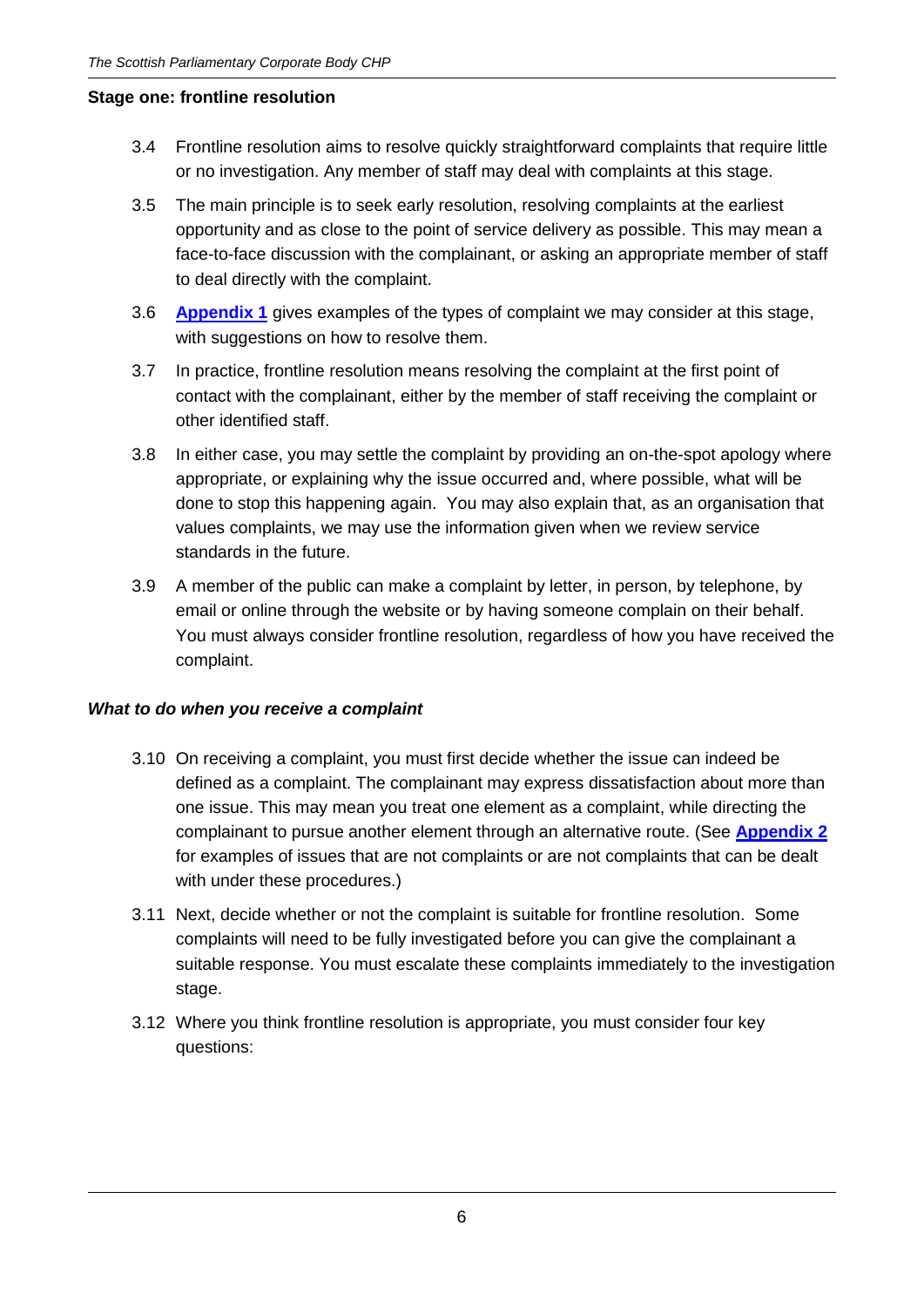#### **What exactly is the complaint (or complaints)?**

It is important to be clear about the exact subject of the complaint. You may need to ask the person for more information to get a full picture.

#### **What does the person want to achieve by complaining?**

At the outset, clarify the outcome the complainant wants. Of course, the person may not be clear about this, so you may need to probe further to find out what they expect and whether they can be satisfied.

#### **Can I achieve this, or explain why not?**

If you can achieve the expected outcome by providing an on-the-spot apology or explain why you cannot achieve it, you should do so. If you consider an apology is suitable, you may wish to follow the SPSO's guidance on the subject: **[SPSO guidance on apology](http://www.spso.org.uk/sites/spso/files/communications_material/leaflets_buj/2011_March_SPSO%20Guidance%20on%20Apology.pdf)**

The complainant may expect more than we can provide. If their expectations appear to exceed what the organisation can reasonably provide, you must tell them as soon as possible in order to manage expectations about possible outcomes.

You may have to convey the decision face to face or on the telephone. If you do so face to face, by telephone or by email, you are not required to send a letter as well, although you may choose to do so. It is important, however, to keep a full and accurate record of the decision reached and passed to the complainant.

#### **If I can't resolve this, who can help with frontline resolution?**

If you cannot deal with the complaint because, for example, you are unfamiliar with the issues or area of service involved, pass details of the complaint to someone who can try to resolve it.

3.13 If you have identified a complaint as suitable for frontline resolution, enter the details on the [Complaints Recording Log on SharePoint.](http://2013portal/collaboration/spinfo/_layouts/15/start.aspx#/default.aspx)

#### <span id="page-9-0"></span>*Timelines*

- 3.14 Frontline resolution must be completed within **five working days**, although in practice we would often expect to resolve the complaint much sooner.
- 3.15 You may need to get more information from other offices to resolve the complaint at this stage. However, it is important to respond to the complainant within five working days, either resolving the matter or explaining that it is more complex than it initially appeared to be and that we will therefore escalate their complaint to the investigation stage.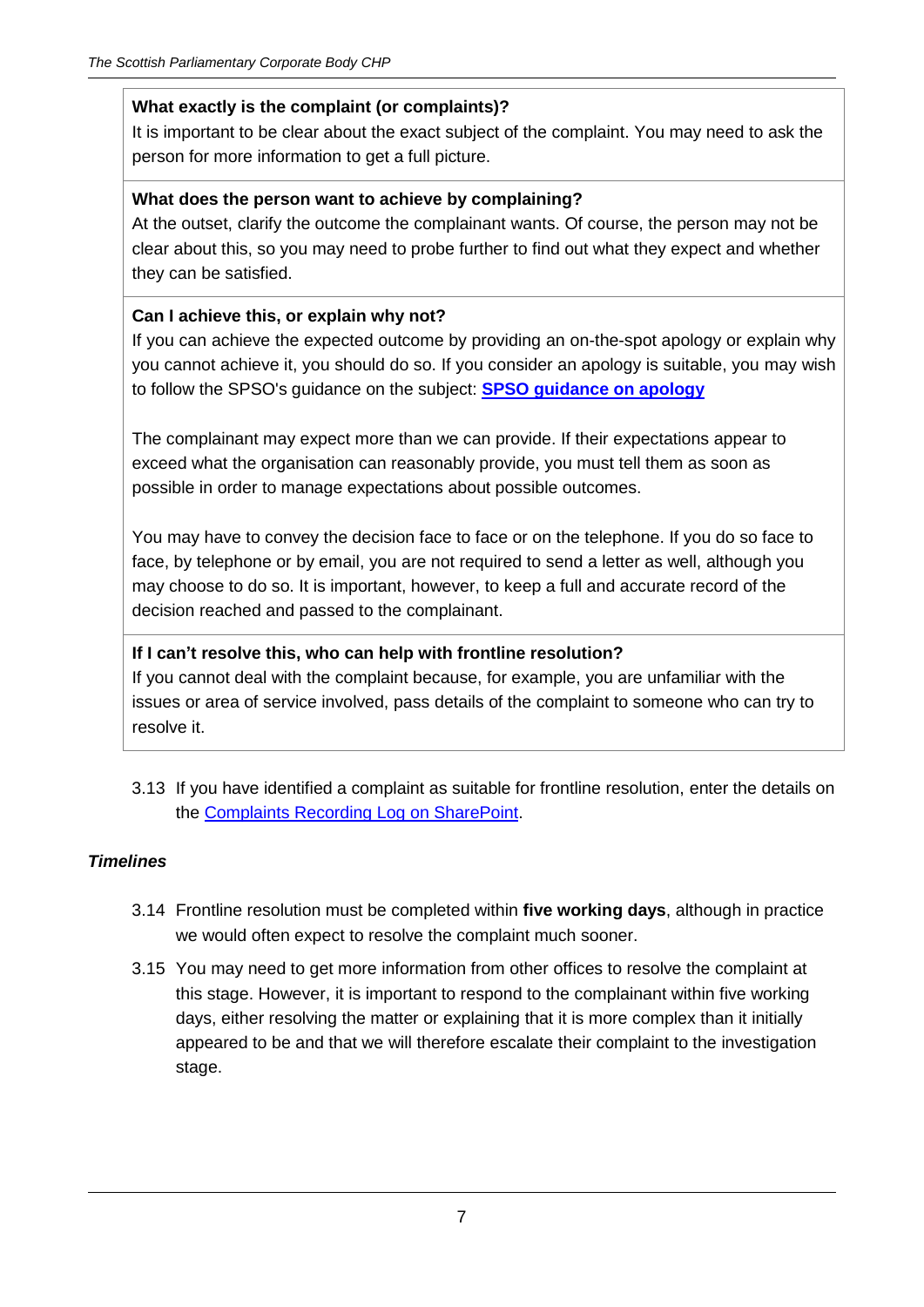#### <span id="page-10-0"></span>*Extension to the timeline*

- 3.16 In exceptional circumstances, where there are clear and justifiable reasons for doing so, you may agree an extension of no more than five working days with the complainant. This must happen only when an extension will make it more likely that the complaint will be resolved at the frontline resolution stage.
- 3.17 When you ask for an extension, you must first get authorisation from the appropriate senior manager, who will decide whether you need an extension to resolve the complaint. Examples of when this may be appropriate include staff or contractors being temporarily unavailable.
- 3.18 If, however, the issues are so complex that they cannot be resolved in five days, it may be more appropriate to escalate the complaint straight to the investigation stage. You must tell the complainant about the reasons for the delay, and when they can expect your response.
- 3.19 If the complainant does not agree to an extension but it is unavoidable and reasonable, a senior manager must decide on the extension. You must then tell the complainant about the delay and explain the reason for the decision to grant the extension. **All extensions should be noted on the [Complaints Recording Log on SharePoint](http://2013portal/collaboration/spinfo/_layouts/15/start.aspx#/default.aspx)**, including
	- the reason for the extension
	- the senior manager who authorised it
	- the complainant's response
- 3.20 It is important that such extensions do not become the norm. Rather, the timeline at the frontline resolution stage should be extended only rarely. All attempts to resolve the complaint at this stage must take no longer than **ten working days** from the date you receive the complaint.
- 3.21 The proportion of complaints that exceed the five-day limit will be evident from reported statistics. These statistics will be presented to Leadership Group and SPCB on a quarterly basis.

# <span id="page-10-1"></span>*Closing the complaint at the frontline resolution stage*

3.22 When you have informed the complainant of the outcome, you are not obliged to send them a letter or email, although you may choose to do so. You must ensure that the response to the complaint addresses all areas that the SPCB is responsible for and explains the reasons for the decision. It is also important to keep a full and accurate record of the decision reached and given to the complainant. The complaint should then be closed and the complaints system updated accordingly. (Fill in the 'Date of Resolution' field on the Complaints Recording Log to signify that the complaint has been closed.)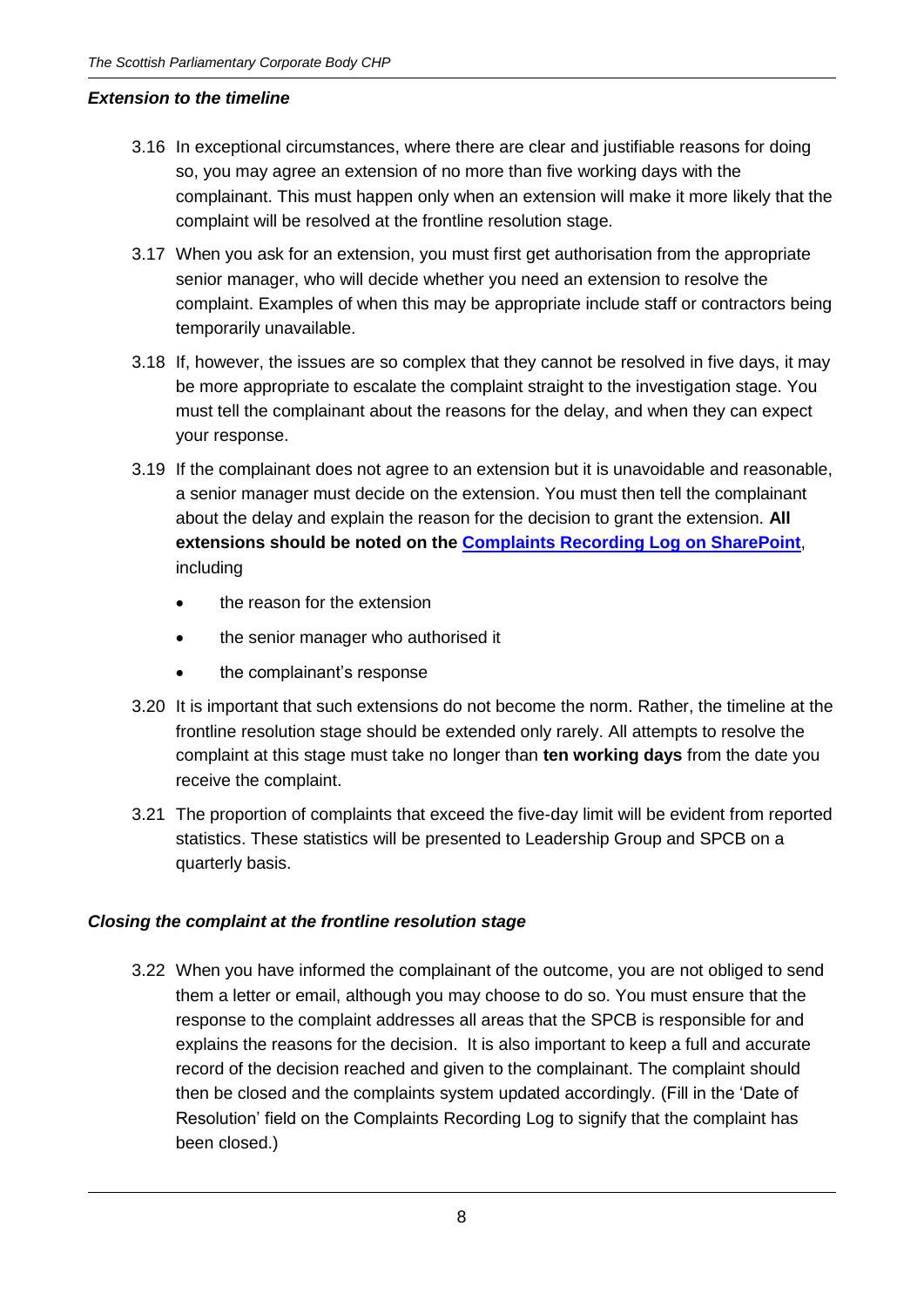#### <span id="page-11-0"></span>*When to escalate to the investigation stage*

3.23 You must escalate a complaint to the investigation stage when:

- you tried frontline resolution but the person remains dissatisfied and requests an investigation. This may happen immediately when you communicate the decision at the frontline stage, or within six months from the date of the initial complaint
- the complainant refuses to take part in frontline resolution and insists on going straight to the investigation stage
- the issues raised are complex and require detailed investigation
- the complaint relates to serious, high-risk or high-profile issues.
- 3.24 When a previously closed complaint is escalated from the frontline resolution stage, the complaint should be reopened on the complaints system. Public Information and Publications (PIP) will log complaints that are escalated to the investigation stage so please contact PIP *as soon as possible* if a complainant indicates that they wish their complaint to proceed to the investigation stage.
- 3.25 Take particular care to identify complaints that might be considered serious, high risk or high profile, as these may require particular action or raise critical issues that need senior management's direct input and should be dealt with automatically at the investigation stage. The SPCB defines potential high-risk or high-profile complaints as those that may:
	- involve a death, terminal illness or serious injury
	- involve serious service failure, for example major delays in providing, or repeated failures to provide, a service
	- generate significant and ongoing media interest
	- present issues of a highly sensitive nature, for example concerning:
		- o a particularly vulnerable person, for example, a disabled person, an elderly person or a person who is not fluent in English
		- o child protection.
	- affect the organisation's operations, for example
		- $\circ$  relate to a threat to the security of the building and its occupants

#### <span id="page-11-1"></span>**Stage two: investigation**

- 3.26 Not all complaints are suitable for frontline resolution and not all complaints will be satisfactorily resolved at that stage. Complaints handled at the investigation stage are typically complex or require a detailed examination before we can state our position. Complaints considered at the investigation stage may already have been considered at the frontline resolution stage, or they may have been identified from the start as needing immediate investigation.
- 3.27 An investigation aims to establish all the facts relevant to the points made in the complaint and to give the complainant a full, objective and proportionate response that represents our final position.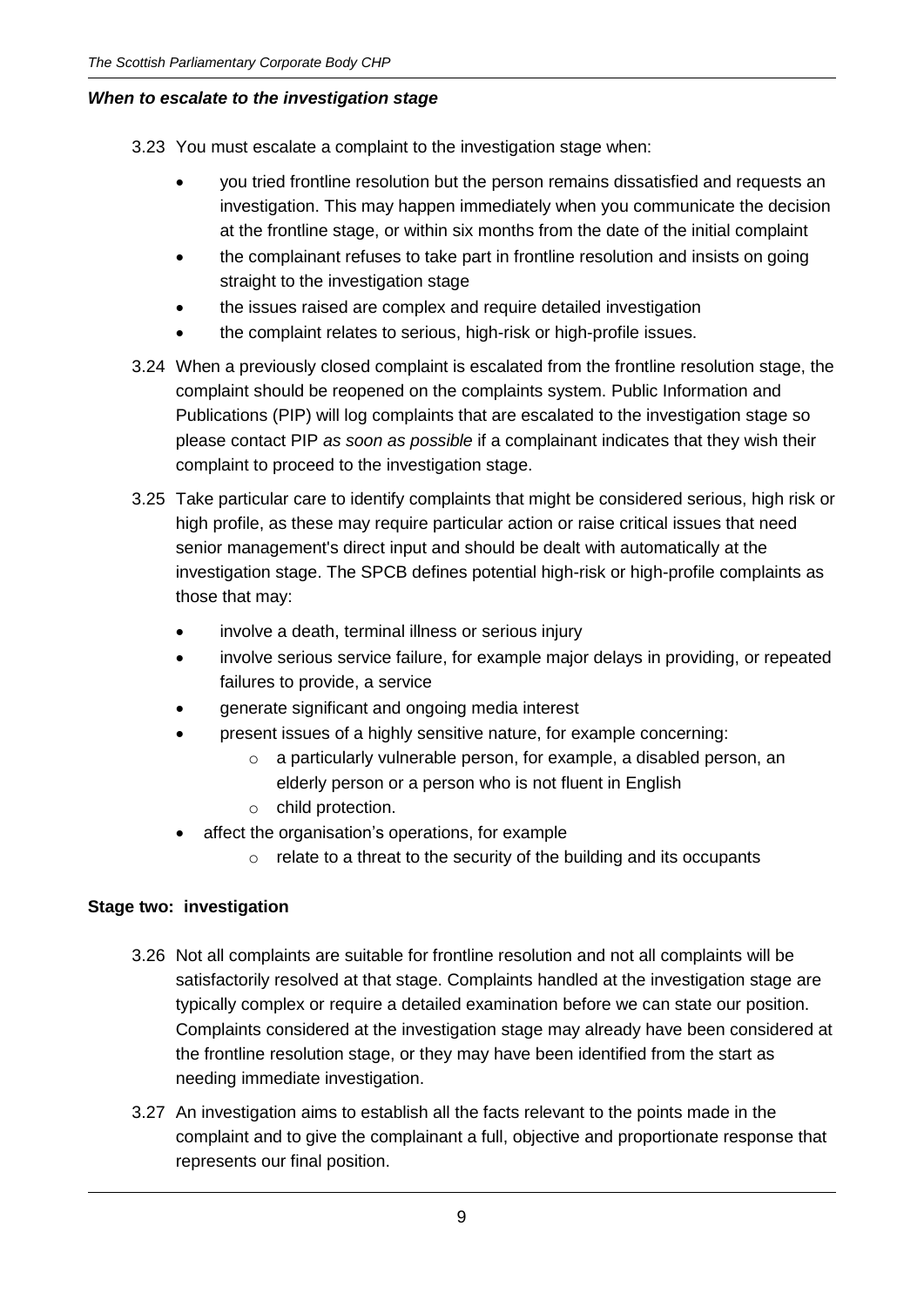# <span id="page-12-0"></span>*What to do when you receive a complaint for investigation*

- 3.28 It is important to be clear from the start of the investigation stage exactly what you are investigating, and to ensure that both the complainant and the appropriate office understand the investigation's scope.
- 3.29 If this is a case of the complaint going straight to investigation stage, then it may be helpful to discuss and confirm these points with the complainant at the outset, to establish why they are dissatisfied and whether the outcome they are looking for sounds realistic. In discussing the complaint with the member of the public, consider three key questions:
	- 1. What specifically is the person's complaint or complaints?
	- 2. What does the person want to achieve by complaining?
	- 3. Are the person's expectations realistic and achievable?
- 3.30 It may be that the complainant expects more than we can provide. If so, you must make this clear to them as soon as possible.
- 3.31 If this is a complaint escalated from a frontline complaint, then the investigating officer should revisit the original complaint as far as possible and check the facts and progress to date with the complainant.
- 3.32 Where possible you should also clarify what additional information you will need to investigate the complaint. The complainant may need to provide more evidence to help us reach a decision.
- 3.33 **Details of the complaint must be recorded on the Complaints database on Assyst.** Contact PIP to arrange for the details to be logged. Where appropriate, the record will indicate that frontline resolution was initially attempted. The database must be updated when the investigation ends.
- 3.34 If the investigation stage follows attempted frontline resolution, all case notes and associated information must be handed over to the officer allocated the investigation, and a record must be kept on the database that this has been done.

#### <span id="page-12-1"></span>*Timelines*

- 3.35 The following deadlines are appropriate to cases at the investigation stage:
	- complaints must be acknowledged within **three working days** PIP will issue the acknowledgement
	- a full response should be provided to the complaint as soon as possible and not later than **20 working days** from the time the complaint was received for investigation.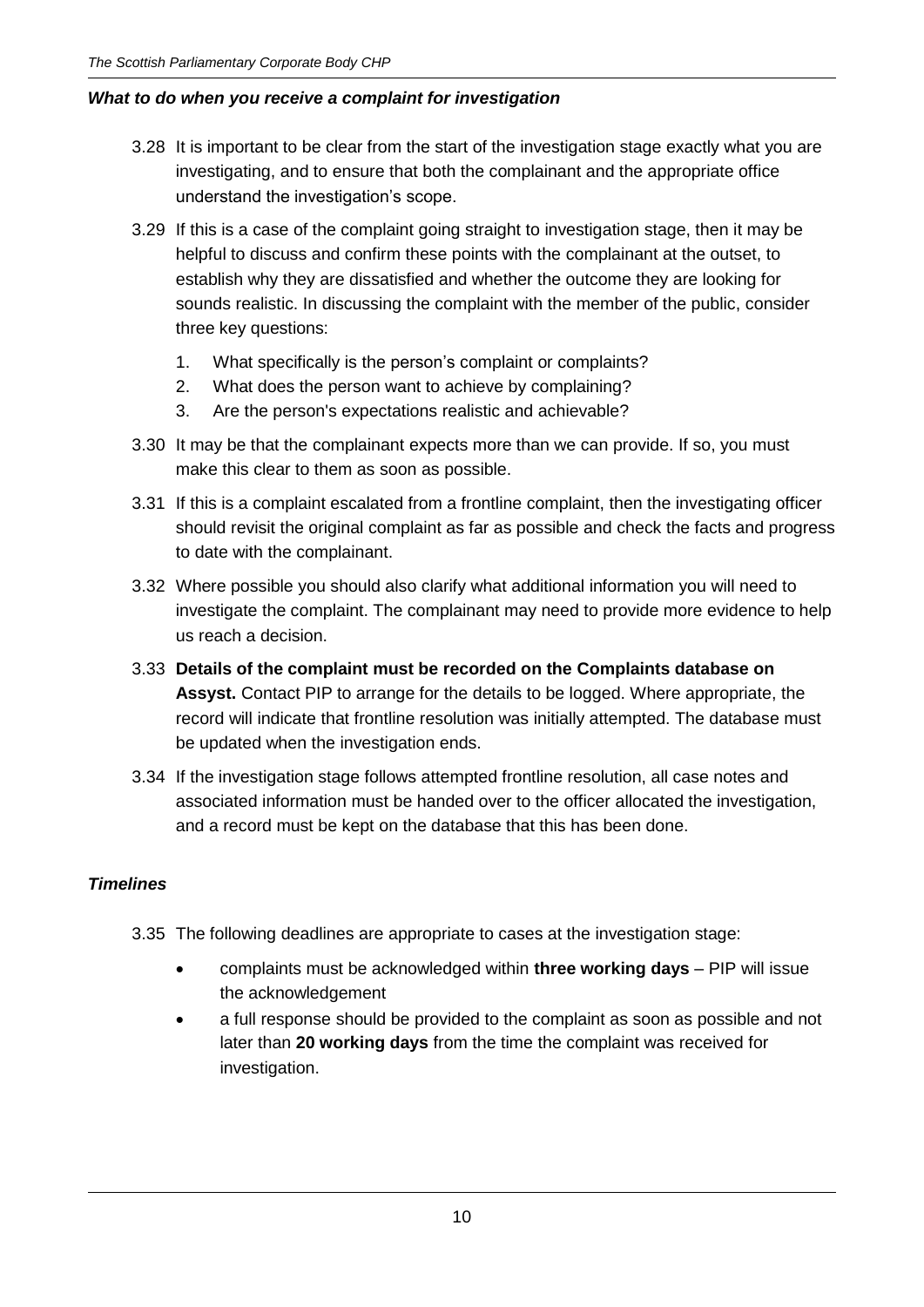#### <span id="page-13-0"></span>*Extension to the timeline*

- 3.36 Not all investigations will be able to meet the 20-day deadline. For example, some complaints are so complex that they require careful consideration and detailed investigation beyond the 20-day limit. However, these would be the exception and you must always try to deliver a final response to a complaint within 20 working days.
- 3.37 If there are clear and justifiable reasons for extending the timescale, the operational Group Head will set time limits on any extended investigation, as long as the complainant agrees. You must keep the complainant updated on the reason for the delay and give them a revised timescale for completion. If the complainant does not agree to an extension but it is unavoidable and reasonable, then senior management must consider and confirm the extension. The reasons for an extension might include the following:
	- The complainant has agreed to mediation as a potential route for resolution.
	- You cannot obtain further essential information within the 20-working day timescale, for example:
		- o Essential accounts or statements, crucial to establishing the circumstances of the case, are needed from staff, members of the public or others but they cannot help because of long-term sickness or leave.
		- o Operations have been disrupted by unforeseen or unavoidable operational circumstances, for example industrial action or severe weather conditions.
- 3.38 These are only a few examples, and you must judge the matter in relation to each complaint. However, an extension would be the exception and you must always try to deliver a final response to the complaint within 20 working days.
- 3.39 As with complaints considered at the frontline stage, the proportion of complaints that exceed the 20-day limit will be evident from reported statistics. These statistics will go to Leadership Group and the SPCB on a quarterly basis.

#### <span id="page-13-1"></span>*Mediation*

- 3.40 Some complex complaints, or complaints where complainants and other interested parties have become entrenched in their position, may require a different approach to resolving the complaint. Where appropriate, you may consider using services such as mediation or conciliation using suitably trained and qualified mediators to try to resolve the matter and to reduce the risk of the complaint escalating further.
- 3.41 Mediation will help both parties to understand what has caused the complaint, and so is more likely to lead to mutually satisfactory solutions.
- 3.42 If the SPCB and the complainant agree to mediation, revised timescales will need to be agreed.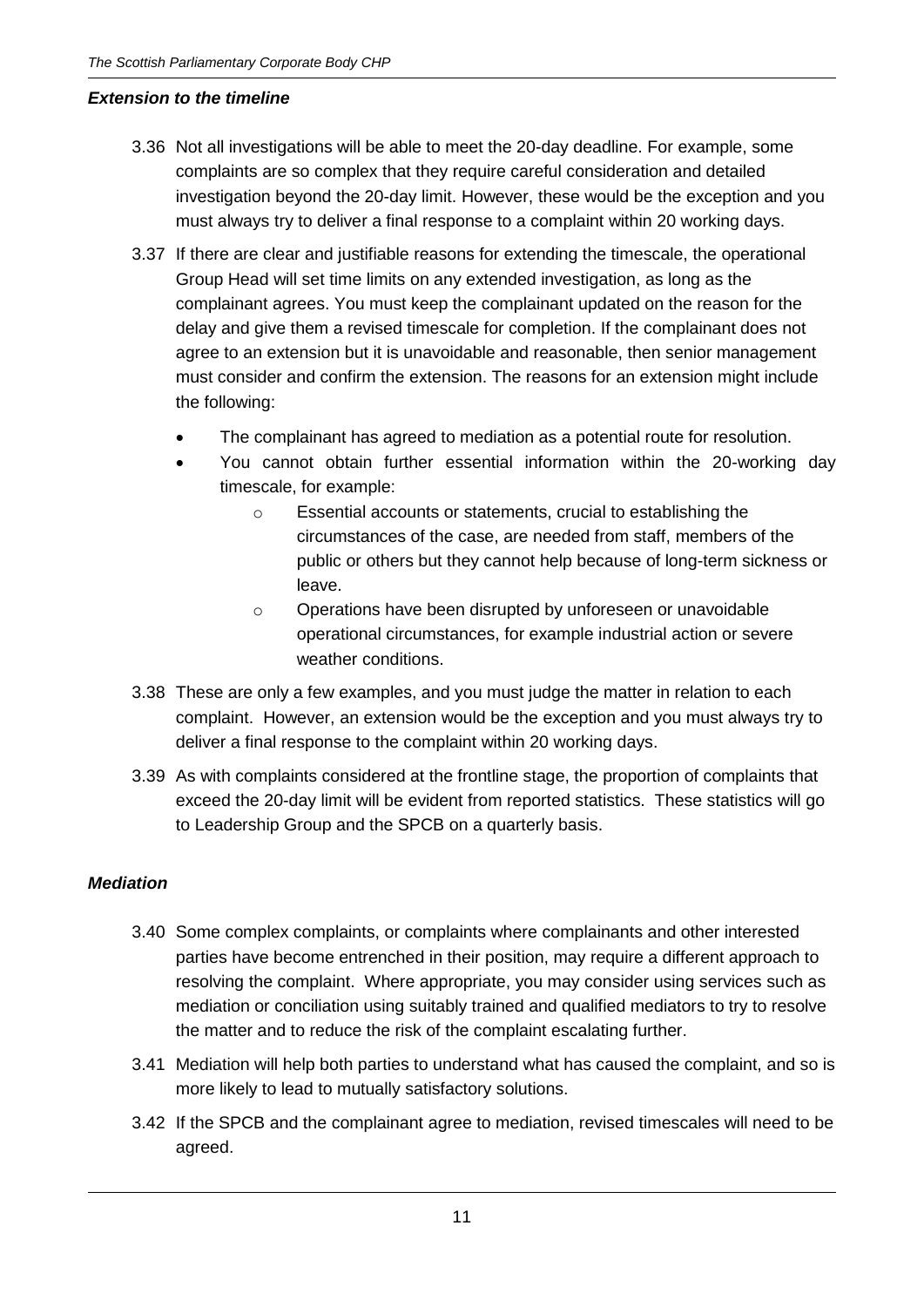3.43 It is not anticipated that the SPCB will refer many complaints for mediation and decisions to do so must be agreed by the Group Head.

# <span id="page-14-0"></span>*Closing the complaint at the investigation stage*

- 3.44 You must let the complainant know the outcome of the investigation, in writing or by their preferred method of contact. Your response to the complaint must address all areas for which the SPCB is responsible and explain the reasons for our decision.
- 3.45 Your decision and details of how it was communicated to the complainant must be recorded on the complaints database. If your complaints action officer is not trained on the use of the system, please send the details to PIP and they will update the record and close the complaint. You must also make clear to the complainant:
	- their right to ask SPSO to consider the complaint
	- the time limit for doing so, and
	- how to contact the SPSO

#### <span id="page-14-1"></span>*Independent external review*

- 3.46 Once the investigation stage has been completed, the complainant has the right to approach the SPSO if they remain dissatisfied.
- 3.47 The SPSO considers complaints from people who remain dissatisfied at the conclusion of our complaints procedure. The SPSO looks at issues such as service failures and maladministration (administrative fault), as well as the way we have handled the complaint.
- 3.48 The SPSO recommends that you use the wording below to inform complainants of their right to ask SPSO to consider the complaint.

#### **Information about the SPSO**

The Scottish Public Services Ombudsman (SPSO) is the final stage for complaints about public services in Scotland, including complaints about the SPCB. If you remain dissatisfied after receiving our response at the investigation stage, you can ask the SPSO to look at your complaint. The SPSO cannot normally look at complaints:

- where you have not gone all the way through SPCB's complaints handling procedure
- more than 12 months after you became aware of the matter you want to complain about, or
- that have been or are being considered in court.

In addition, please note that the SPSO cannot question the merits of a decision taken by the organisation where there is no maladministration, for example, decisions that are reflected in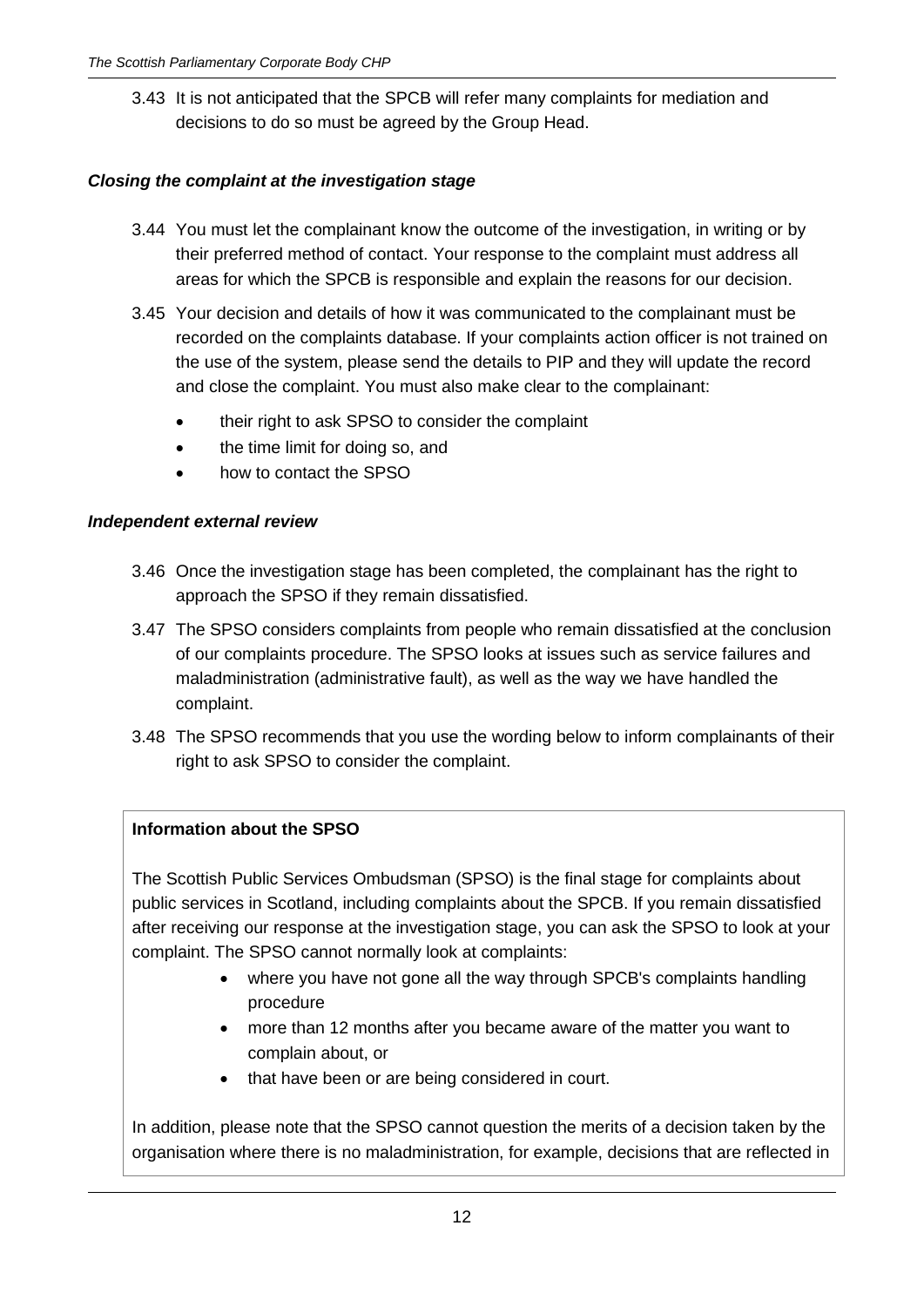| policies approved by the SPCB acting within its legal powers.                                                                                     |  |  |
|---------------------------------------------------------------------------------------------------------------------------------------------------|--|--|
| The SPSO's contact details are given below:                                                                                                       |  |  |
| In person:<br><b>SPSO</b><br>4 Melville Street<br>Edinburgh<br>EH37NS                                                                             |  |  |
| Postal address:<br><b>SPSO</b><br>Freepost EH641<br>Edinburgh<br>EH3 0BR<br>Freephone: 0800 377 7330<br>Online contact www.spso.org.uk/contact-us |  |  |
| Website: www.spso.org.uk                                                                                                                          |  |  |

The SPSO also provides a leaflet, [The SPSO–complaints, learning and improvement,](http://www.spso.org.uk/sites/spso/files/communications_material/leaflets_buj/2013_03_12_The_SPSO_complaints_learning_improvement.pdf) which you may find helpful.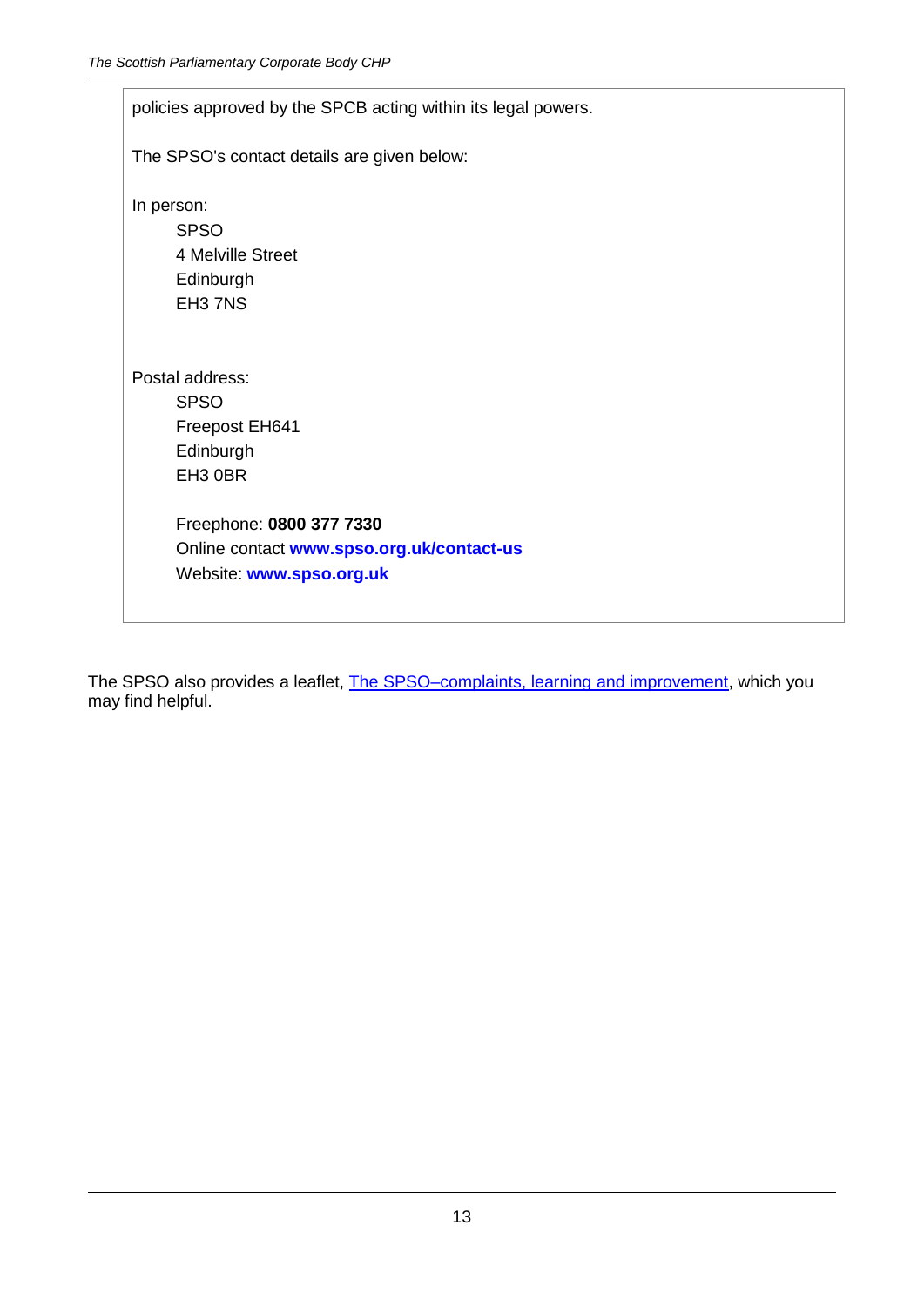# <span id="page-16-0"></span>**4 Governance of the Complaints Handling Procedure**

#### <span id="page-16-1"></span>**Roles and responsibilities**

- 4.1 Overall responsibility and accountability for the management of complaints lies with the Clerk/Chief Executive and, under their delegated powers, by his Leadership Group colleagues.
- 4.2 Stage 2 Investigation complaints must be signed off by a Group Head and we will confirm that this is our final response. This ensures that our senior management own and are accountable for the decision. It also reassures the complainant that their concerns have been taken seriously.

# **The Clerk/Chief Executive of the Parliament:**

4.3 The Clerk/Chief Executive of the Parliament provides leadership and direction in ways that guide and enable us to perform effectively across all services. This includes ensuring that there is an effective CHP, with a robust investigation process that demonstrates how we learn from the complaints we receive. Regular management reports assure the Clerk/Chief Executive of the quality of complaints performance.

# **Assistant Chief Executives of the Parliament:**

- 4.4 On the Clerk/Chief Executive's behalf/or in his absence, Assistant Chief Executives may be responsible for:
	- investigating complaints which relate to their specific strategic responsibilities/projects
	- reporting to SPCB and Leadership Group via the compliance report.

#### **Group Heads:**

- 4.5 On the Chief Executive's behalf, Group Heads may be responsible for:
	- managing complaints and the way we learn from them
	- overseeing the implementation of actions required as a result of a complaint
	- investigating complaints
- 4.6 However, Group Heads may decide to delegate some elements of complaints handling (such as investigations and the drafting of response letters) to other senior staff. Where this happens, they should retain ownership and accountability for the management and reporting of complaints. They may also be responsible for preparing and signing decision letters to complainants, so they should be satisfied that the investigation is complete and the response addresses all aspects of the complaint.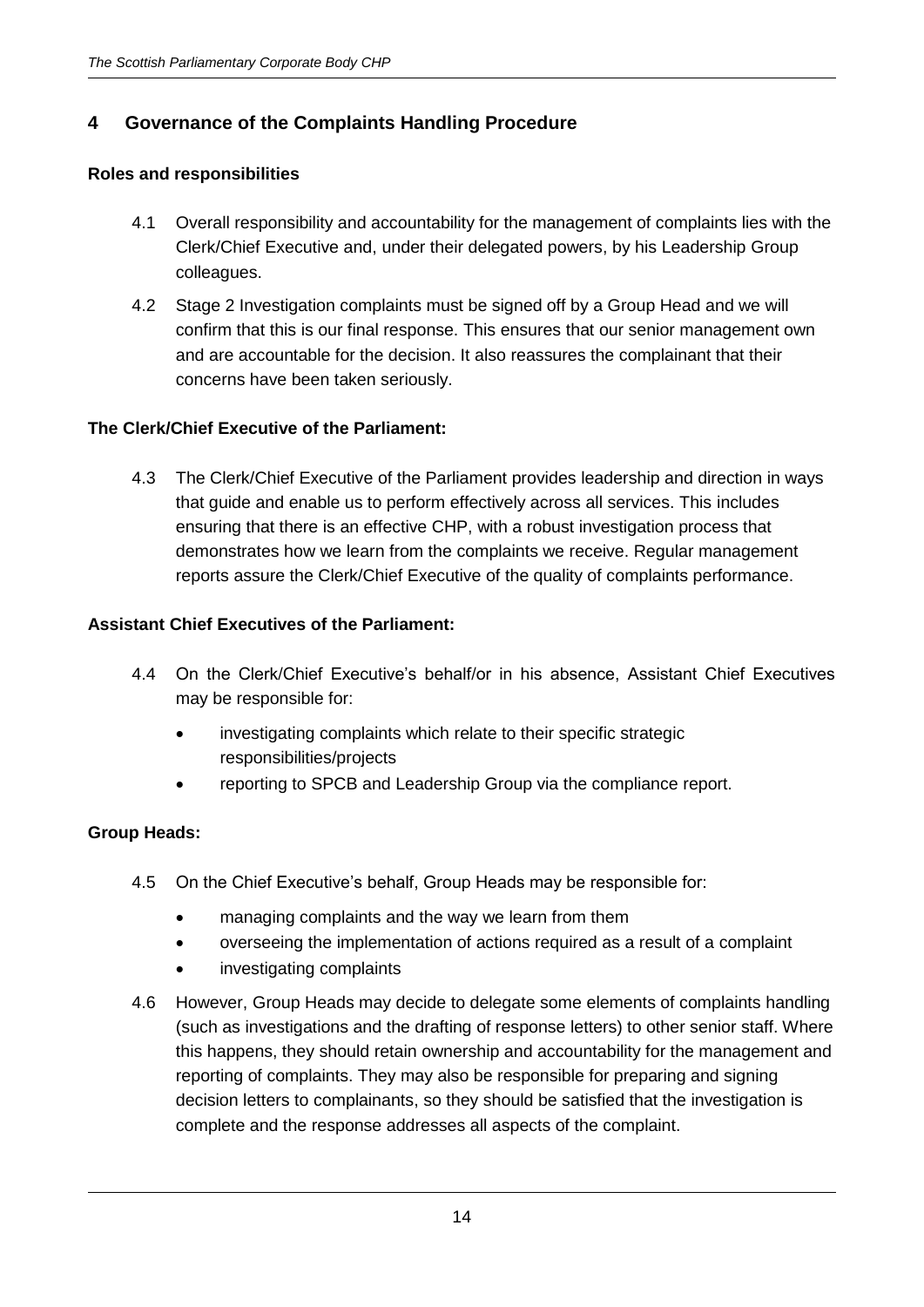4.7 The Group Head will be the complaints investigator for their area and is responsible and accountable for the management of the investigation. They will be involved in the investigation and in co-ordinating all aspects of the response to the complainant. This role may include preparing a comprehensive written report, including details of any procedural changes in service delivery that could result in wider opportunities for learning across the organisation.

# **Office Heads:**

4.8 The office head will be involved in the operational investigation and management of complaints handling. As senior managers they may be responsible for preparing draft letters to complainants, so they should be satisfied that the investigation is complete and their response addresses all aspects of the complaint.

# **Complaints Group**

4.9 The complaints group will have day-to-day operational responsibility for the implementation of the CHP and the development and promotion of good practice across the wider Scottish Parliamentary Service. Advice and support can be obtained by contacting [Public Information and Publications.](http://www.scottish.parliament.uk/visitandlearn/25072.aspx)

# **The Scottish Parliamentary Corporate Body's SPSO liaison officer:**

4.10 Our SPSO liaison officer's role will include providing complaints information in an orderly, structured way within requested timescales, providing comments on factual accuracy on our behalf in response to SPSO reports, and confirming and verifying that recommendations have been implemented.

#### **All staff:**

4.11 A complaint may be made to any member of staff in the Scottish Parliament, so all staff must be aware of the CHP and how to handle and record complaints at the frontline stage. They should also be aware to whom to refer a complaint, in case they are not able to handle the matter personally. We encourage all staff to try to resolve complaints early, as close to the point of service delivery as possible, and quickly to prevent escalation.

#### <span id="page-17-0"></span>**Complaints about staff**

4.12 Complaints about staff can be difficult to handle, as there may be a conflict of interest for the staff investigating the complaint. When complaints are raised against staff, it is particularly important that the investigation is conducted by an individual who is independent of the situation. A member of staff at an equivalent or higher level in another service area will be required to conduct the investigation. In the event of a complaint against the Clerk/Chief Executive, the Scottish Parliamentary Corporate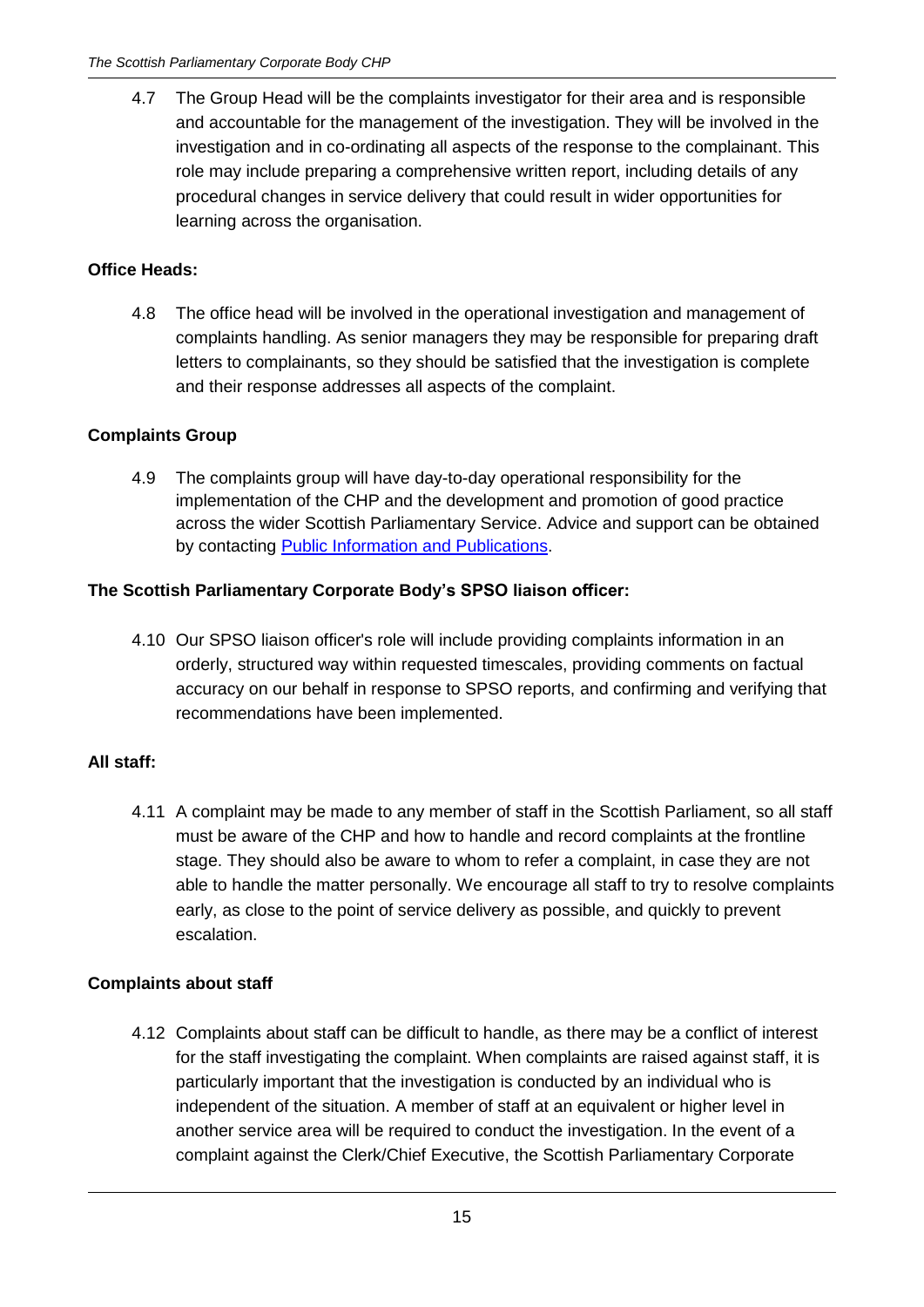Body would undertake any necessary investigation. We must ensure we have strong governance arrangements in place that set out clear procedures for handling such complaints. Complaints against staff are always treated confidentially and so are handled differently, though just as thoroughly, as complaints about services.

# **Disciplinary action arising from a complaint**

4.13 A possible result of a complaint being raised is that disciplinary action against one or more SPCB staff members needs to be considered. This could arise during frontline resolution or as a result of formal investigation. The Complaints Handling Procedure is not intended to and must not replace any of the normal disciplinary procedures in place, and any manager considering the need for disciplinary action arising out of a complaint must consult with HR and if appropriate a member of the Complaints Group to discuss handling the two procedures.

# <span id="page-18-0"></span>**Recording, reporting, learning and publicising**

4.14 Complaints provide valuable feedback. One of the aims of the complaints handling procedure is to identify opportunities to improve services across the Scottish Parliament. We must record all complaints in a systematic way so that we can use the complaints data for analysis and management reporting. By recording and using complaints information in this way, we can identify and address the causes of complaints and, where appropriate, identify training opportunities and introduce service improvements.

#### <span id="page-18-1"></span>*Recording complaints*

- 4.15 To collect suitable data it is essential to record all complaints in line with SPSO minimum requirements, as follows:
	- the complainant's name and contact details (Contact details are required only if the complaint cannot be resolved to the complainant's satisfaction on the spot and will need to be followed up.)
	- the date the complaint was received
	- the nature or subject-matter of the complaint
	- how the complaint was received
	- the service the complaint refers to
	- the date the complaint was closed at the frontline resolution stage (where appropriate)
	- the date the complaint was escalated to the investigation stage (where appropriate)
	- action taken at the investigation stage (where appropriate)
	- the date the complaint was closed at the investigation stage (where appropriate)
	- the outcome of the complaint at each stage
	- the underlying cause of the complaint and any remedial action taken.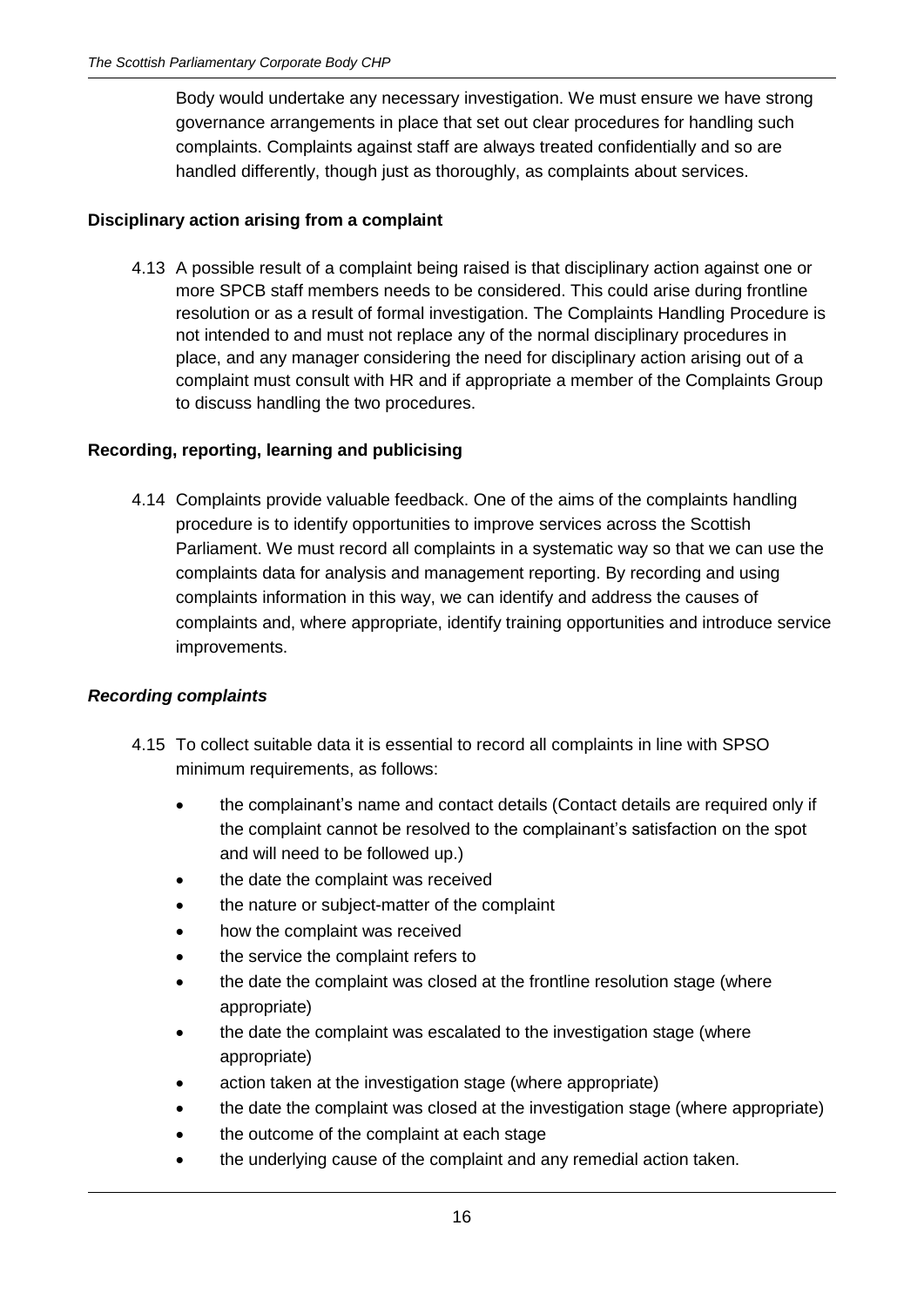- 4.16 We have structured systems for recording complaints, their outcomes and any resulting action. These provide a detailed record of services that have failed to satisfy members of the public.
- 4.17 Frontline resolution complaints are recorded on the Complaints Recording Log on [SharePoint,](http://2013portal/collaboration/spinfo/_layouts/15/start.aspx#/default.aspx) which is accessible to all SPCB staff. Complaints that are taken to the investigation stage are recorded on the Complaints database on Assyst. Public Information and Publications staff will log all investigation complaints on Assyst and record where these follow attempted frontline resolution.

# <span id="page-19-0"></span>*Reporting of complaints*

- 4.18 Complaints details are analysed for trend information to ensure we identify service failures and take appropriate action. Regularly reporting the analysis of complaints information helps to inform management of where services need to improve.
- 4.19 We publish on a quarterly basis the outcome of complaints and the actions we have taken in response. This demonstrates the improvements resulting from complaints and shows that complaints can influence our services. It also helps ensure transparency in our complaints handling service and will help to show members of the public that we value their complaints.
- 4.20 We must:
	- publicise on a quarterly basis complaints outcomes, trends and actions taken
	- use case studies and examples to demonstrate how complaints have helped improve services.
- 4.21 This information will be reported regularly (and at least quarterly) to SPCB and Leadership Group.

# <span id="page-19-1"></span>*Learning from complaints*

- 4.22 At the earliest opportunity after the closure of the complaint, the complaint handler should always make sure that the complainant and staff of the service area involved understand the findings of the investigation and any recommendations made.
- 4.23 Leadership Group will review the information gathered from complaints regularly and consider whether our services could be improved or internal policies and procedures updated.
- 4.24 As a minimum, we must:
	- use complaints data to identify the root cause of complaints
	- take action to reduce the risk of recurrence
	- record the details of corrective action on the complaint's record, and
	- systematically review complaints performance reports to improve service delivery.
- 4.25 Where we have identified the need for service improvement: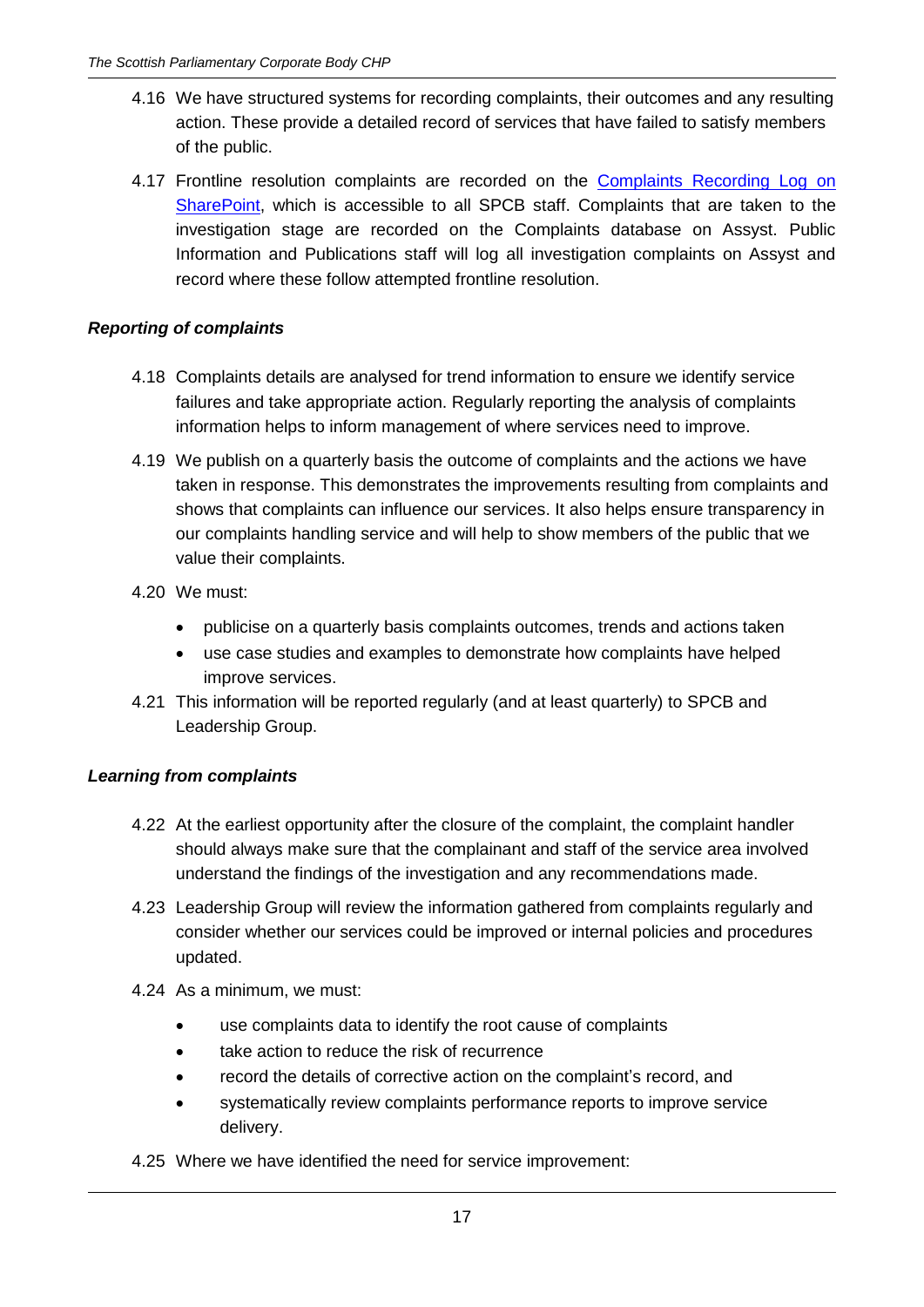- the action needed to improve services must be authorised by a Group Head
- an officer (or team) should be designated the 'owner' of the issue, with responsibility for ensuring the action is taken
- a target date must be set for the action to be taken
- the designated 'owner' of the issue must follow up to ensure that the action is taken within the agreed timescale
- where appropriate, performance in the service area should be monitored to ensure that the issue has been resolved eg. record on SPCB/Leadership Group Action Table
- we must ensure that staff learn from complaints.

# <span id="page-20-0"></span>*Publicising complaints performance information*

4.26 We also report on our performance in handling complaints annually in line with SPSO requirements. This includes performance statistics showing the volumes and types of complaints and key performance details, for example on the time taken and the stage at which complaints were resolved.

# <span id="page-20-1"></span>**Maintaining confidentiality**

- 4.27 Confidentiality is important in complaints handling. It includes maintaining the complainant's confidentiality and explaining to them the importance of confidentiality generally. We must always bear in mind legal requirements, for example, data protection legislation, as well as internal policies on confidentiality and the use of complainants' information.
- 4.28 All personal data provided by a complainant must be kept securely and must not be circulated more widely than is required to resolve the issue raised. In processing personal data, all staff must comply with the eight [data protection principles](http://www.scottish.parliament.uk/help/19146.aspx) and handle any personal data in a responsible way. All staff using the complaints database will attend Data Protection Awareness training.

# <span id="page-20-2"></span>**Managing unacceptable behaviour**

- 4.29 People may act out of character in times of trouble or distress. The circumstances leading to a complaint may result in the member of the public acting in an unacceptable way. Members of the public who have a history of challenging or inappropriate behaviour, or have difficulty expressing themselves, may still have a legitimate grievance.
- 4.30 A member of the public's reasons for complaining may contribute to the way in which they present their complaint. Regardless of this, we must treat all complaints seriously and properly assess them. However, we also recognise that the actions of complainants who are angry, demanding or persistent may result in unreasonable demands on time and resources or unacceptable behaviour towards our staff. We will,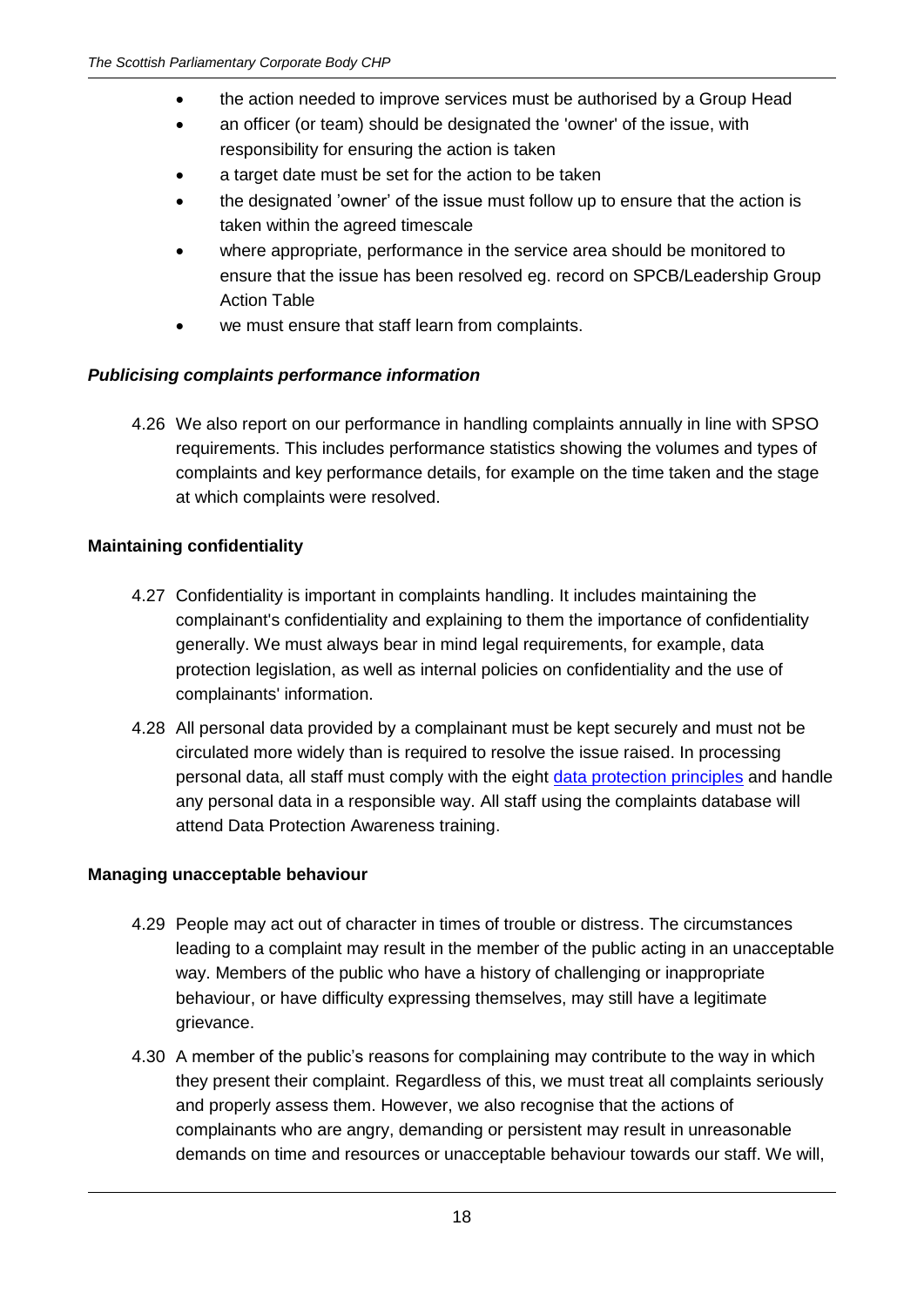therefore, apply our policies and procedures to protect staff from unacceptable behaviour such as unreasonable persistence, threats or offensive behaviour from members of the public. Where we decide to restrict a member of the public's access under the terms of our [policy on unacceptable behaviour,](http://www.scottish.parliament.uk/intranet/53126.aspx) we have a procedure in place to communicate that decision, notify the person of a right of appeal, and review any decision to restrict contact with us. This will allow the person to demonstrate a more reasonable approach later.

# <span id="page-21-0"></span>**Supporting the complainant**

- 4.31 All members of the public have the right to equal access to our complaints handling procedure. Those who do not have English as a first language may need help with interpreting and translation services and others may have specific needs that we will seek to address to ensure easy access to the CHP.
- 4.32 We must always take into account our commitment and responsibilities to equality. This includes making reasonable adjustments to our service to help the complainant where appropriate. Information on how to make a complaint is available in a range of formats, including Braille, large print, audio and British Sign Language video. Where appropriate, these formats are available through our website or can be provided by PIP. PIP can also arrange for interpreting or translation if these are needed.
- 4.33 Several support and advocacy groups are available to support members of the public in pursuing a complaint and they should be signposted to these as appropriate.
- 4.34 Members of the public can find out about advocates in their local area by contacting the Scottish Independent Advocacy Alliance:

Website: [www.siaa.org.uk](http://www.siaa.org.uk/)  Tel: 0131 556 6443

#### <span id="page-21-1"></span>**Time limit for making complaints**

- 4.35 This CHP sets a time limit of six months from when the person first knew of the problem, within which time they may ask us to consider the complaint, unless there are special circumstances for considering complaints beyond this time.
- 4.36 We will apply this time limit with discretion. In decision making we will take account of the [Scottish Public Services Ombudsman Act](http://www.legislation.gov.uk/asp/2002/11/section/10) 2002 (Section 10(1)), which sets out the time limit within which a member of the public can normally ask the SPSO to consider complaints. The limit is one year from when the person first knew of the problem they are complaining about, unless there are special circumstances for considering complaints beyond this time.
- 4.37 If it is clear that a decision not to investigate a complaint outwith the time limit will lead to a request for external review of the matter, the Group Head may decide that this satisfies the special circumstances criteria. This will enable us to consider the complaint and try to resolve it.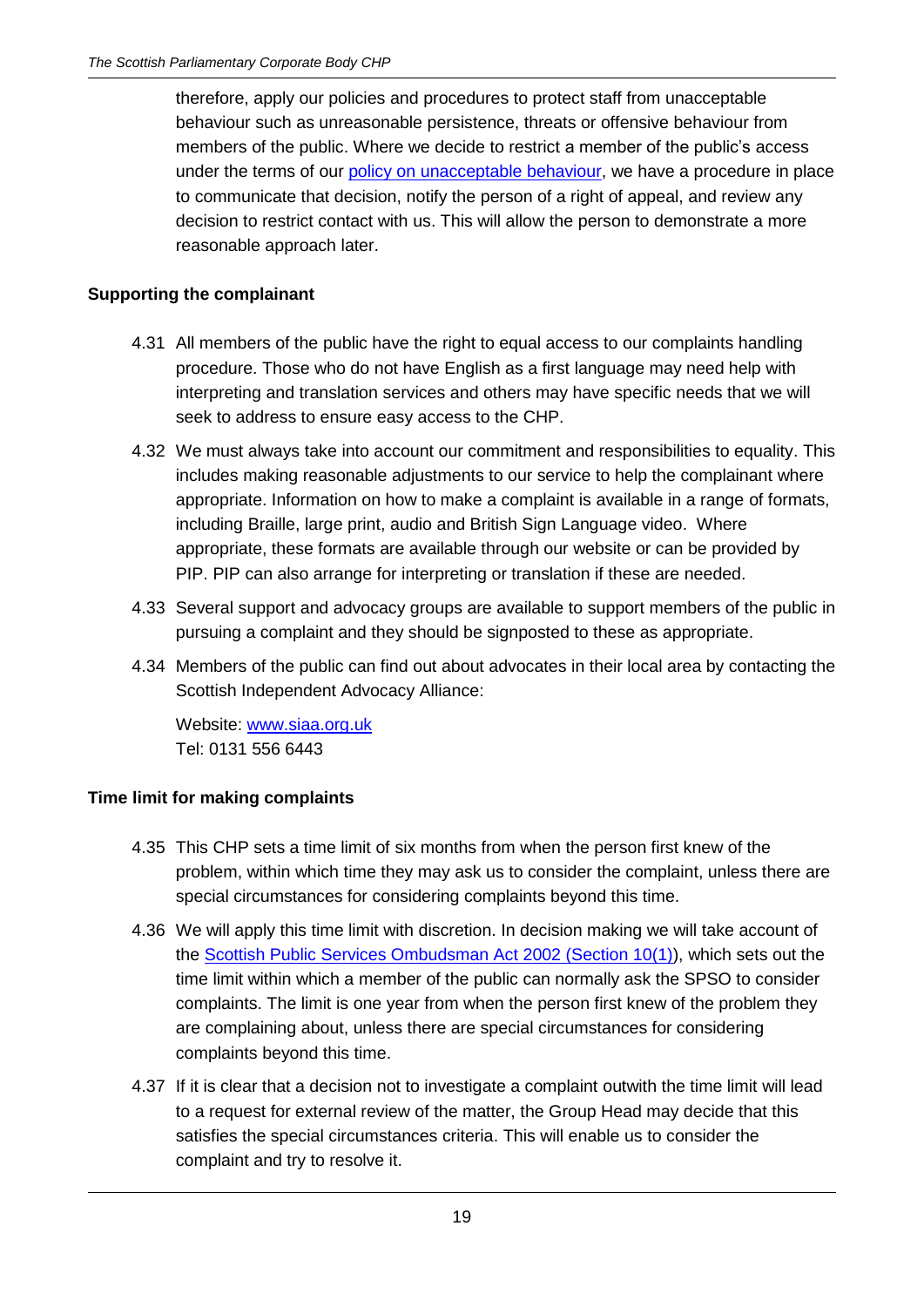# <span id="page-22-0"></span>**Appendix 1 - Complaints**

The following table gives specific examples of complaints that may be considered at the frontline stage, and suggests possible actions to achieve resolution.

| <b>Complaint</b>                                                                                                                                                                         | Possible actions to achieve resolution                                                                                                                                                                                                                                                                                                                                                                                                                                                                                                                                                                                                      |
|------------------------------------------------------------------------------------------------------------------------------------------------------------------------------------------|---------------------------------------------------------------------------------------------------------------------------------------------------------------------------------------------------------------------------------------------------------------------------------------------------------------------------------------------------------------------------------------------------------------------------------------------------------------------------------------------------------------------------------------------------------------------------------------------------------------------------------------------|
| Rude or unhelpful behaviour                                                                                                                                                              | Issue an apology and attempt to resolve initial<br>request                                                                                                                                                                                                                                                                                                                                                                                                                                                                                                                                                                                  |
| Poor service or service failure                                                                                                                                                          | Issue an apology and advise of remedial steps<br>which can be implemented                                                                                                                                                                                                                                                                                                                                                                                                                                                                                                                                                                   |
| The member of the public expresses<br>dissatisfaction in line with the definition of a<br>complaint, but says she does not want to<br>complain – just wants to tell us about the matter. | Tell the member of the public that we value<br>$\bullet$<br>complaints because they help to improve<br>services. Encourage them to submit the<br>complaint.<br>In terms of improving service delivery and<br>$\bullet$<br>learning from mistakes, it is important that<br>feedback, such as this, is recorded,<br>evaluated and acted upon. Therefore, if the<br>member of the public still insists that they do<br>not want to complain, record the matter as<br>an anonymous complaint. This will avoid<br>breaching the complaints handling<br>procedure. Reassure the person that they<br>will not be contacted again about the matter. |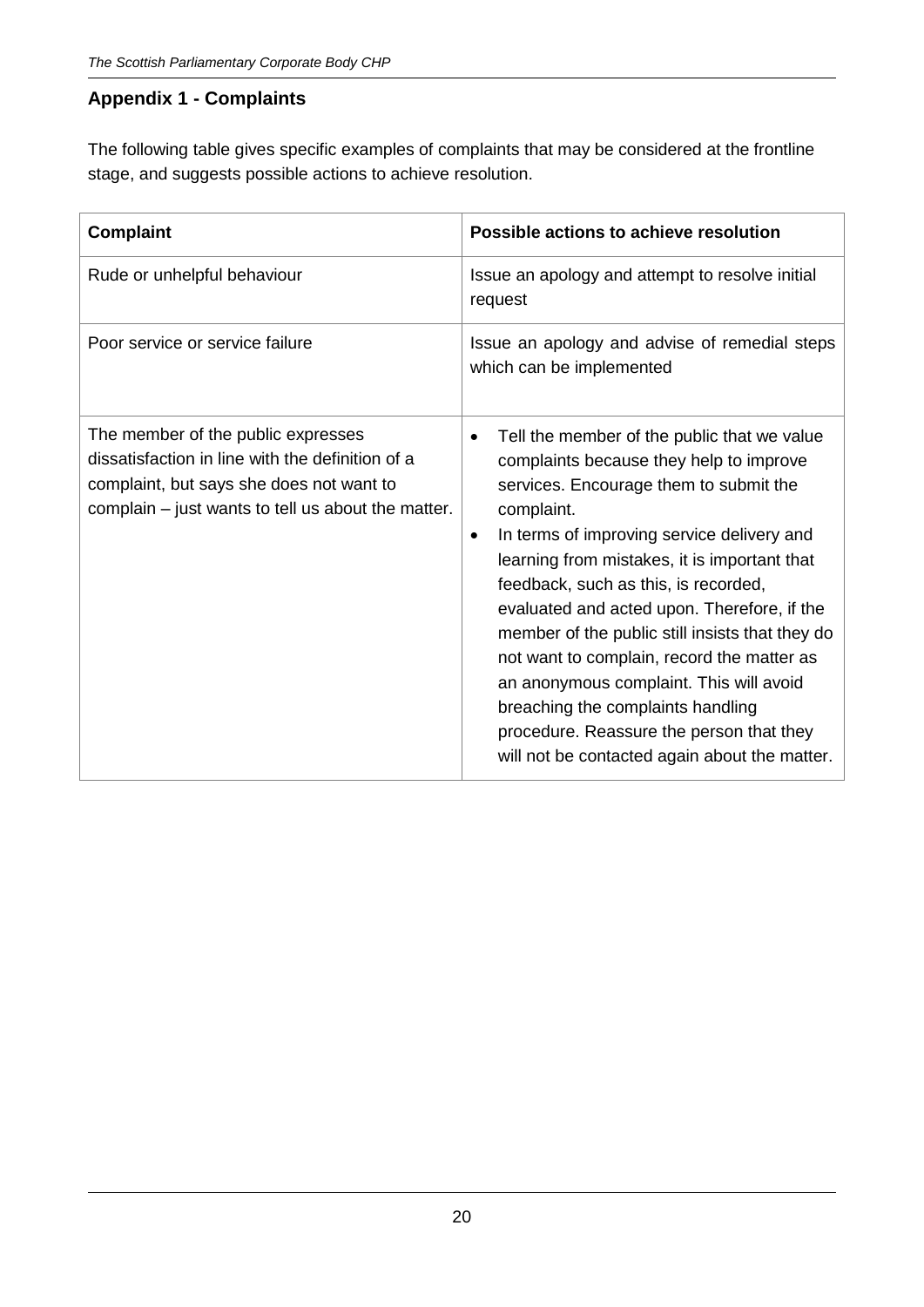# <span id="page-23-0"></span>**Appendix 2 - What is not a complaint to be handled through the SPCB CHP**

A concern may not necessarily be a complaint. For example, a member of the public might make a routine first-time request for a service, for example, for an interpreter or a headset. This is not a complaint, but the issue may escalate into a complaint if it is not handled effectively and the person has to keep asking for service.

A member of the public may also be concerned about a decision made by the organisation that has its own specific review or appeal procedures. They may also have a concern about an issue that is not handled through the SPCB CHP. Where appropriate, members of the public must be directed to the relevant procedure. Please contact PIP if you require advice on whether or not the SPCB CHP is the appropriate route for handling an issue.

**Example 1:** Complaints about policy on or delivery of local services, transport, housing, health care, education, etc

**Example 2:** Complaints about parliamentary decisions taken by MSPs in the Chamber or in a committee

**Example 3:** Complaints about MSPs (These may fall within the remit of the Code of Conduct for [Members.](http://www.scottish.parliament.uk/msps/12446.aspx))

**Example 4:** Freedom of Information or Environmental Information request decisions (Information on how we handle [freedom of information and environmental information requests](http://www.scottish.parliament.uk/help/43163.aspx) can be found on our website.)

This is not a full list and you should decide the best route for resolution based on the individual case.